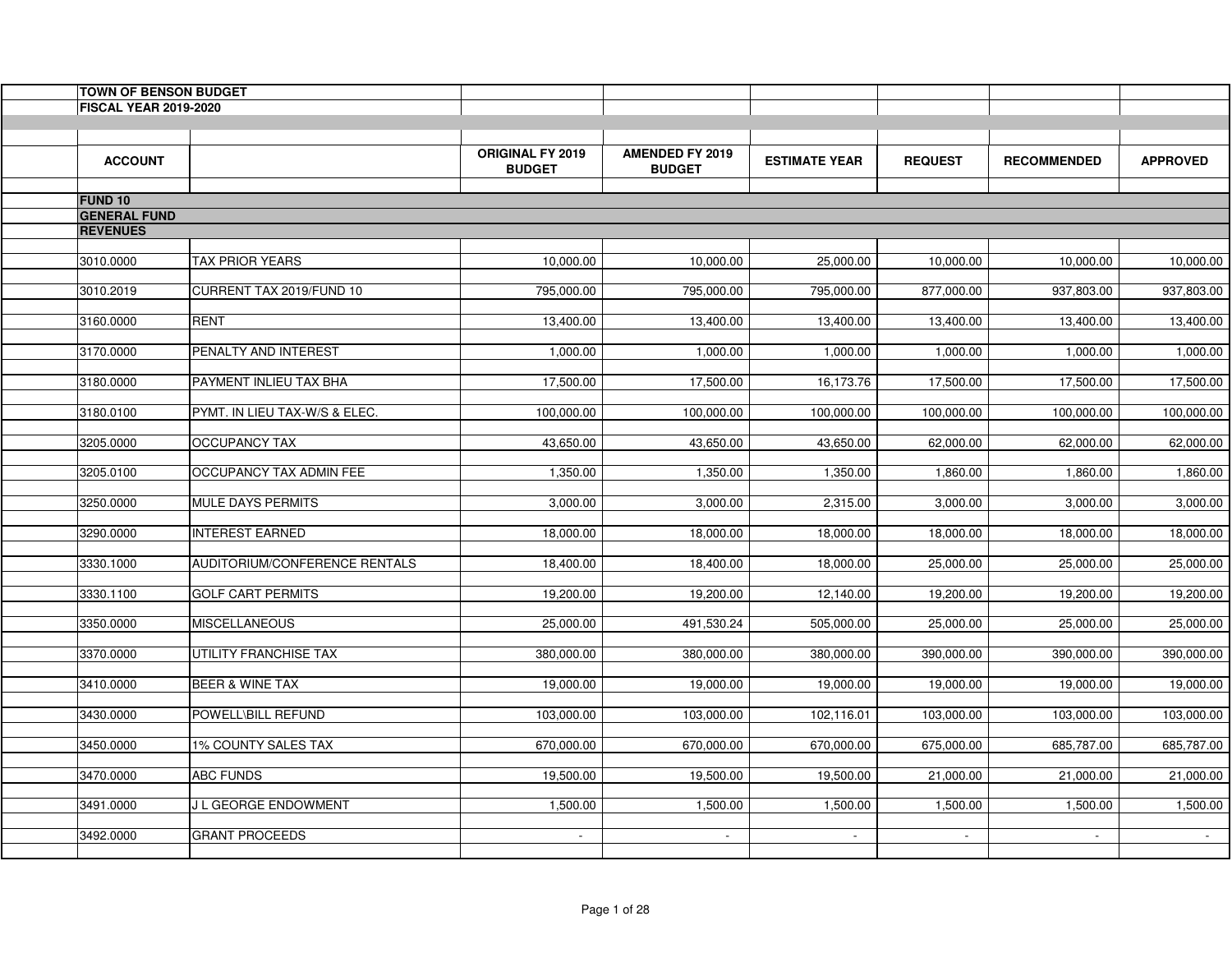| <b>ACCOUNT</b> |                         | <b>ORIGINAL FY 2019</b><br><b>BUDGET</b> | <b>AMENDED FY 2019</b><br><b>BUDGET</b> | <b>ESTIMATE YEAR</b> | <b>REQUEST</b> | <b>RECOMMENDED</b> | <b>APPROVED</b> |
|----------------|-------------------------|------------------------------------------|-----------------------------------------|----------------------|----------------|--------------------|-----------------|
| 3510.0000      | <b>DISTRICT COURT</b>   | 3,450.00                                 | 3,450.00                                | 3,450.00             | 3,450.00       | 3,450.00           | 3,450.00        |
|                |                         |                                          |                                         |                      |                |                    |                 |
| 3550.0000      | <b>BUILDING PERMITS</b> | 40,000.00                                | 40,000.00                               | 40,809.00            | 40,000.00      | 40,000.00          | 40,000.00       |
|                |                         |                                          |                                         |                      |                |                    |                 |
| 3590.0000      | <b>GARBAGE FEE</b>      | 345,750.00                               | 345,750.00                              | 345,750.00           | 382,000.00     | 382,000.00         | 382,000.00      |
|                |                         |                                          |                                         |                      |                |                    |                 |
| 3595.0000      | IDISPOSAL TAX PROCEEDS  | 2,000.00                                 | 2,000.00                                | 2,000.00             | 2,000.00       | 2,000.00           | 2,000.00        |
|                |                         |                                          |                                         |                      |                |                    |                 |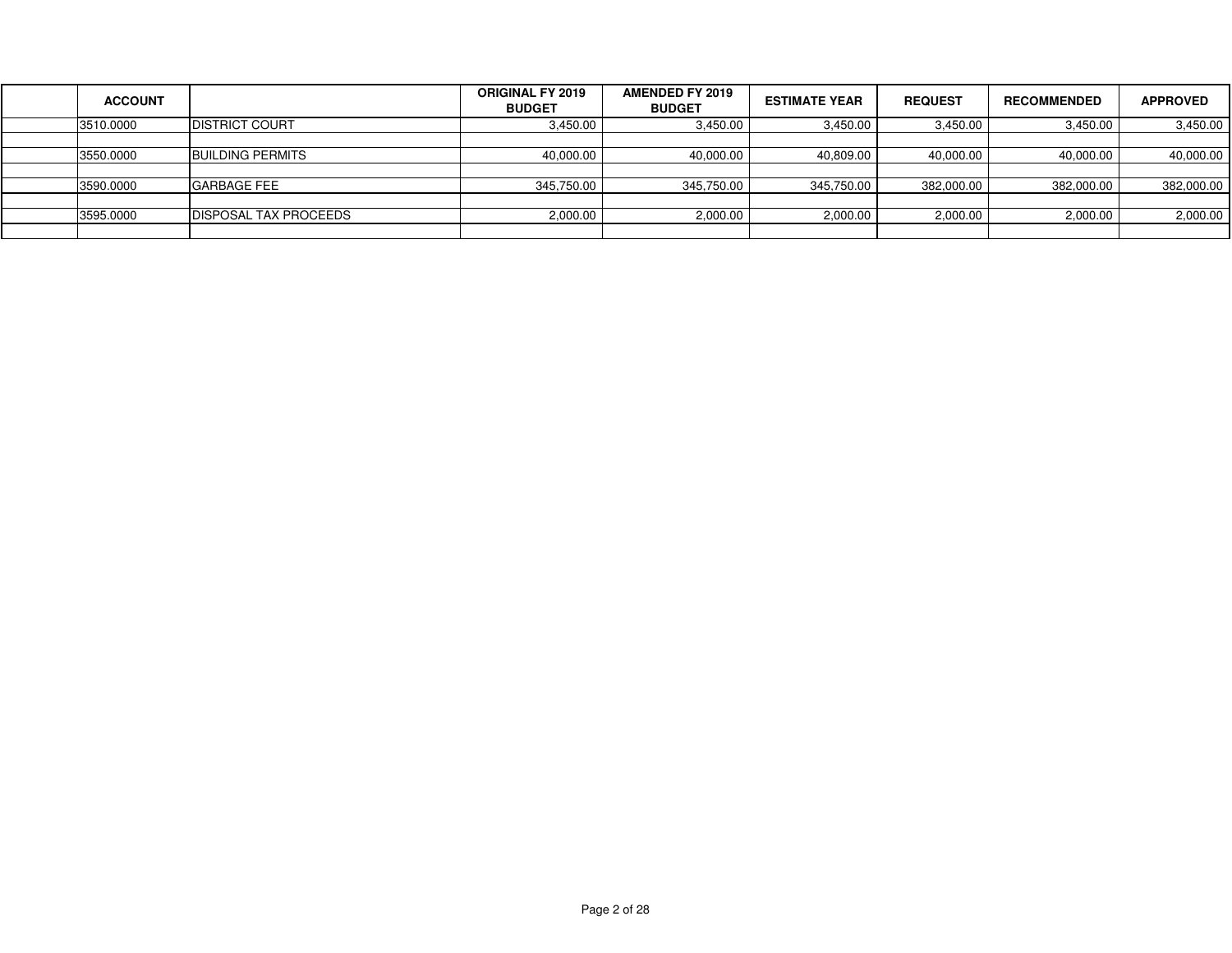|        | <b>ACCOUNT</b>                   |                                                                                                                                                | <b>ORIGINAL FY 2019</b><br><b>BUDGET</b> | <b>AMENDED FY 2019</b><br><b>BUDGET</b> | <b>ESTIMATE YEAR</b> | <b>REQUEST</b> | <b>RECOMMENDED</b> | <b>APPROVED</b> |
|--------|----------------------------------|------------------------------------------------------------------------------------------------------------------------------------------------|------------------------------------------|-----------------------------------------|----------------------|----------------|--------------------|-----------------|
|        | 3750.0000                        | <b>LATE CHARGES</b>                                                                                                                            | 1,000.00                                 | 1,000.00                                | 1,000.00             | 1,000.00       | 1,000.00           | 1,000.00        |
|        |                                  |                                                                                                                                                |                                          |                                         |                      |                |                    |                 |
|        | 3850.0000                        | HEALTHY HARVEST/ECONOMIC DEV                                                                                                                   | 7,500.00                                 | 7,500.00                                | 5,476.25             | 7,500.00       | 7,500.00           | 7,500.00        |
|        |                                  |                                                                                                                                                |                                          |                                         |                      |                |                    |                 |
|        | 3950.0000                        | <b>TRANSFER FROM CAPITAL RES</b>                                                                                                               | $\overline{a}$                           | $\sim$                                  | $\sim$               | $\sim$         |                    | $\overline{0}$  |
|        | 3980.0000                        | <b>TRANSFER IN</b>                                                                                                                             | $\sim$                                   | $\sim$                                  | $\sim$               | $\sim$         | $\sim$             | $\sim$          |
|        |                                  |                                                                                                                                                |                                          |                                         |                      |                |                    |                 |
|        | 3990.0000                        | <b>FUND BALANCE</b>                                                                                                                            | 208,920.00                               | 253,211.00                              | 253,211.00           |                | 135,616.00         | 135,616.00      |
|        |                                  |                                                                                                                                                |                                          |                                         |                      |                |                    |                 |
|        |                                  | <b>REVENUE TOTAL</b>                                                                                                                           | 2,867,120.00                             | 3,377,941.24                            | 3,394,841.02         | 2,818,410.00   | 3,025,616.00       | 3,025,616.00    |
|        |                                  |                                                                                                                                                |                                          |                                         |                      |                |                    |                 |
| *NOTES |                                  | Fund Balance: Street Paving (\$100,000); Police Cars (\$35,616)                                                                                |                                          |                                         |                      |                |                    |                 |
|        | <b>FUND 10</b>                   |                                                                                                                                                |                                          |                                         |                      |                |                    |                 |
|        | <b>BOARD &amp; COMMISSIONERS</b> |                                                                                                                                                |                                          |                                         |                      |                |                    |                 |
|        | <b>EXPENSE</b>                   |                                                                                                                                                |                                          |                                         |                      |                |                    |                 |
|        |                                  |                                                                                                                                                |                                          |                                         |                      |                |                    |                 |
|        | 4100.0200                        | <b>SALARIES</b>                                                                                                                                | 17,700.00                                | 17,700.00                               | 17,700.00            | 17,700.00      | 17,700.00          | 17,700.00       |
|        |                                  |                                                                                                                                                |                                          |                                         |                      |                |                    |                 |
|        | 4100.0500                        | SOCIAL SEC                                                                                                                                     | 1,355.00                                 | 1,355.00                                | 1,355.00             | 1,354.05       | 1,355.00           | 1,355.00        |
|        |                                  |                                                                                                                                                |                                          |                                         |                      |                |                    |                 |
|        | 4100.1400                        | <b>TRAVEL &amp; TRAINING</b>                                                                                                                   | 3,000.00                                 | 3,000.00                                | 3,200.00             | 3,000.00       | 3,000.00           | 3,000.00        |
|        |                                  |                                                                                                                                                |                                          |                                         |                      |                |                    |                 |
|        | 4100.2600                        | ADVERTISING                                                                                                                                    | 7,500.00                                 | 7,500.00                                | 7,500.00             | 7,500.00       | 7,500.00           | 7,500.00        |
|        | 4100.3300                        | <b>DEPARTMENT SUPPLIES</b>                                                                                                                     | 5,500.00                                 | 5,500.00                                | 5,000.00             | 5,500.00       | 5,500.00           | 5,500.00        |
|        |                                  |                                                                                                                                                |                                          |                                         |                      |                |                    |                 |
|        | 4100.5300                        | <b>DUES &amp; SUBSCRIPTIONS</b>                                                                                                                | 9,500.00                                 | 9,500.00                                | 9,000.00             | 9,500.00       | 9,500.00           | 9,500.00        |
|        |                                  |                                                                                                                                                |                                          |                                         |                      |                |                    |                 |
|        |                                  | <b>EXPENSE TOTALS</b>                                                                                                                          | 44,555.00                                | 44,555.00                               | 43,755.00            | 44,554.05      | 44,555.00          | 44,555.00       |
|        |                                  |                                                                                                                                                |                                          |                                         |                      |                |                    |                 |
| *NOTES |                                  | Salaries: Mayor (\$4,200); Comm 1 (\$2,700); Comm 2 (\$2,700); Comm 3 (\$2,700); Comm 4 (\$2,700); Comm 5 (\$2,700); Comm 6 (\$0.00 Opted OUt) |                                          |                                         |                      |                |                    |                 |
| *NOTES |                                  | Travel & Training: NCLM Conference October 2019; Board Retreat                                                                                 |                                          |                                         |                      |                |                    |                 |
| *NOTES |                                  | <b>Advertising: 2020 Community Calendar</b>                                                                                                    |                                          |                                         |                      |                |                    |                 |
|        |                                  |                                                                                                                                                |                                          |                                         |                      |                |                    |                 |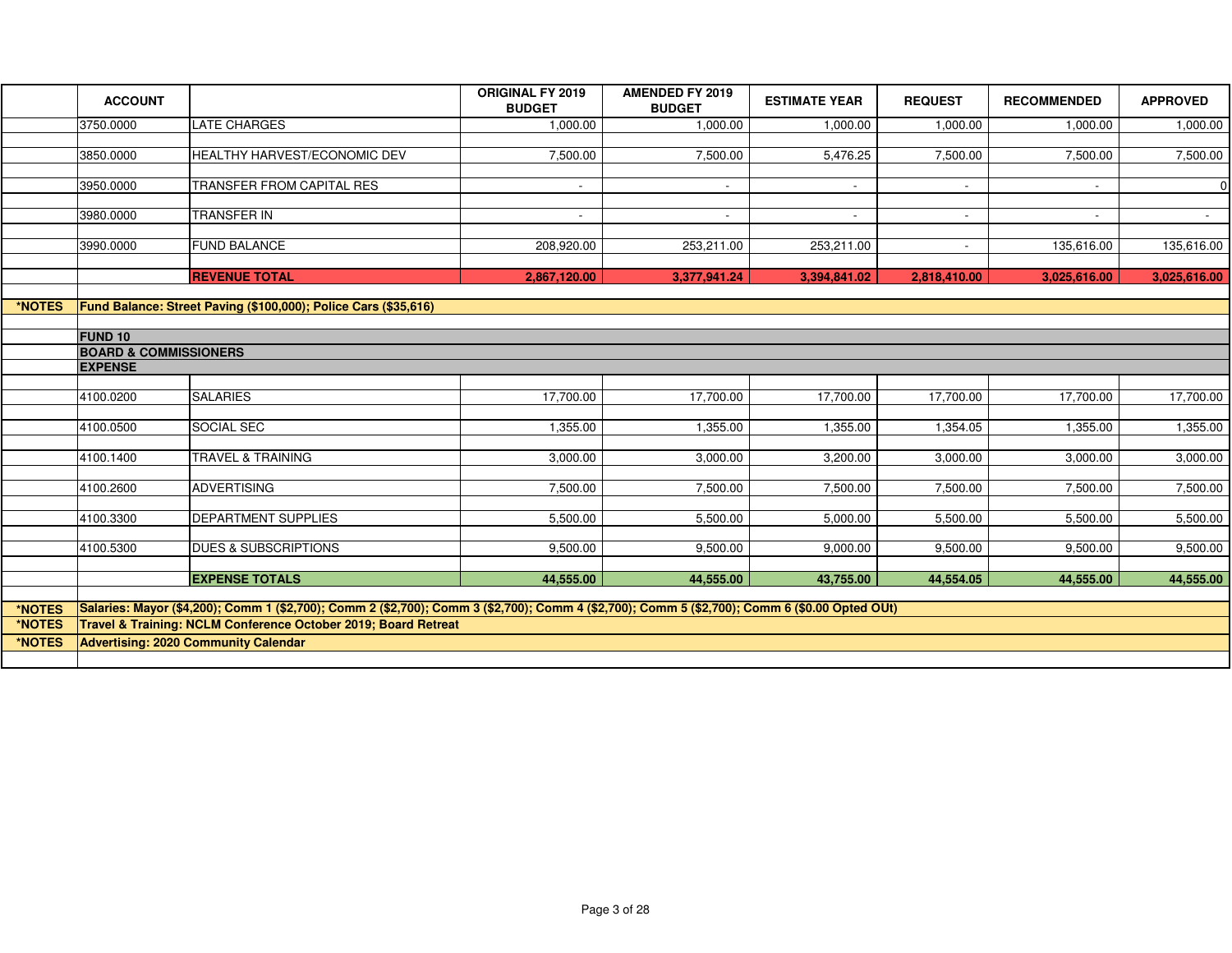| <b>ACCOUNT</b>            |                                 | ORIGINAL FY 2019<br><b>BUDGET</b> | <b>AMENDED FY 2019</b><br><b>BUDGET</b> | <b>ESTIMATE YEAR</b> | <b>REQUEST</b> | <b>RECOMMENDED</b> | <b>APPROVED</b> |
|---------------------------|---------------------------------|-----------------------------------|-----------------------------------------|----------------------|----------------|--------------------|-----------------|
| <b>FUND 10</b>            |                                 |                                   |                                         |                      |                |                    |                 |
| <b>GENERAL GOVERNMENT</b> |                                 |                                   |                                         |                      |                |                    |                 |
| <b>EXPENSE</b>            |                                 |                                   |                                         |                      |                |                    |                 |
|                           |                                 |                                   |                                         |                      |                |                    |                 |
| 4200.0200                 | <b>SALARIES</b>                 | 80,000.00                         | 80,000.00                               | 80,000.00            | 80,300.00      | 80,300.00          | 80,300.00       |
| 4200.0310                 | ECON DEV/ COMM DEPT             | 45,000.00                         | 63,000.00                               | 60,000.00            | 59,000.00      | 55,000.00          | 55,000.00       |
| 4200.0320                 | REVITAZIATION GRANT             | $\sim$                            | $\sim$                                  | $\sim$               | $\sim$         | $\sim$             | $\sim 10^{-11}$ |
| 4200.0400                 | PROFESSIONAL SERVICES           | 10,000.00                         | 10,000.00                               | 12,000.00            | 14,500.00      | 14,500.00          | 14,500.00       |
| 4200.0430                 | IT SERVICES                     | 35,000.00                         | 35,000.00                               | 35,000.00            | 35,000.00      | 35,000.00          | 35,000.00       |
| 4200.0450                 | LEGAL SERVICES                  | 15,000.00                         | 15,000.00                               | 15,000.00            | 15,000.00      | 15,000.00          | 15,000.00       |
| 4200.0500                 | SOCIAL SECURITY                 | 6,120.00                          | 6,120.00                                | 6,120.00             | 6,142.95       | 6,143.00           | 6,143.00        |
| 4200.0700                 | RETIREMENT EXPENSE              | 10,200.00                         | 10,200.00                               | 11,160.00            | 11,242.00      | 11,242.00          | 11,242.00       |
| 4200.0800                 | LONGEVITY/CHRISTMAS PARTY       | 20,000.00                         | 20,000.00                               | 19,028.00            | 19,400.00      | 19,400.00          | 19,400.00       |
| 4200.1200                 | AUDITORIUM/CONFERENCE CTR MAINT | 5,000.00                          | 5,000.00                                | 1,000.00             | 35,000.00      | 28,979.00          | 28,979.00       |
| 4200.1400                 | TRAVEL & TRAINING               | 5,000.00                          | 5,000.00                                | 4,500.00             | 5,000.00       | 5,000.00           | 5,000.00        |
| 4200.1600                 | <b>M/R EQUIPMENT</b>            | 6,500.00                          | 6,500.00                                | 4,500.00             | 6,500.00       | 6,500.00           | 6,500.00        |
| 4200.2100                 | <b>RENT-EQUIPMENT</b>           | 2,554.00                          | 2,554.00                                | 5,000.00             | 3,000.00       | 3,000.00           | 3,000.00        |
| 4200.2600                 | <b>ADVERTISING</b>              | 7,500.00                          | 7,500.00                                | 6,000.00             | 7,500.00       | 7,500.00           | 7,500.00        |
| 4200.3000                 | <b>POSTAGE</b>                  | 7,500.00                          | 7,500.00                                | 7,500.00             | 7,500.00       | 7,500.00           | 7,500.00        |
| 4200.3300                 | DEPARTMENT SUPPLIES             | 11,406.00                         | 11,406.00                               | 9,000.00             | 11,500.00      | 11,500.00          | 11,500.00       |
| 4200.5300                 | <b>DUES &amp; SUBSCRIPTIONS</b> | 4,000.00                          | 4,000.00                                | 4,000.00             | 4,000.00       | 4,000.00           | 4,000.00        |
|                           |                                 |                                   |                                         |                      |                |                    |                 |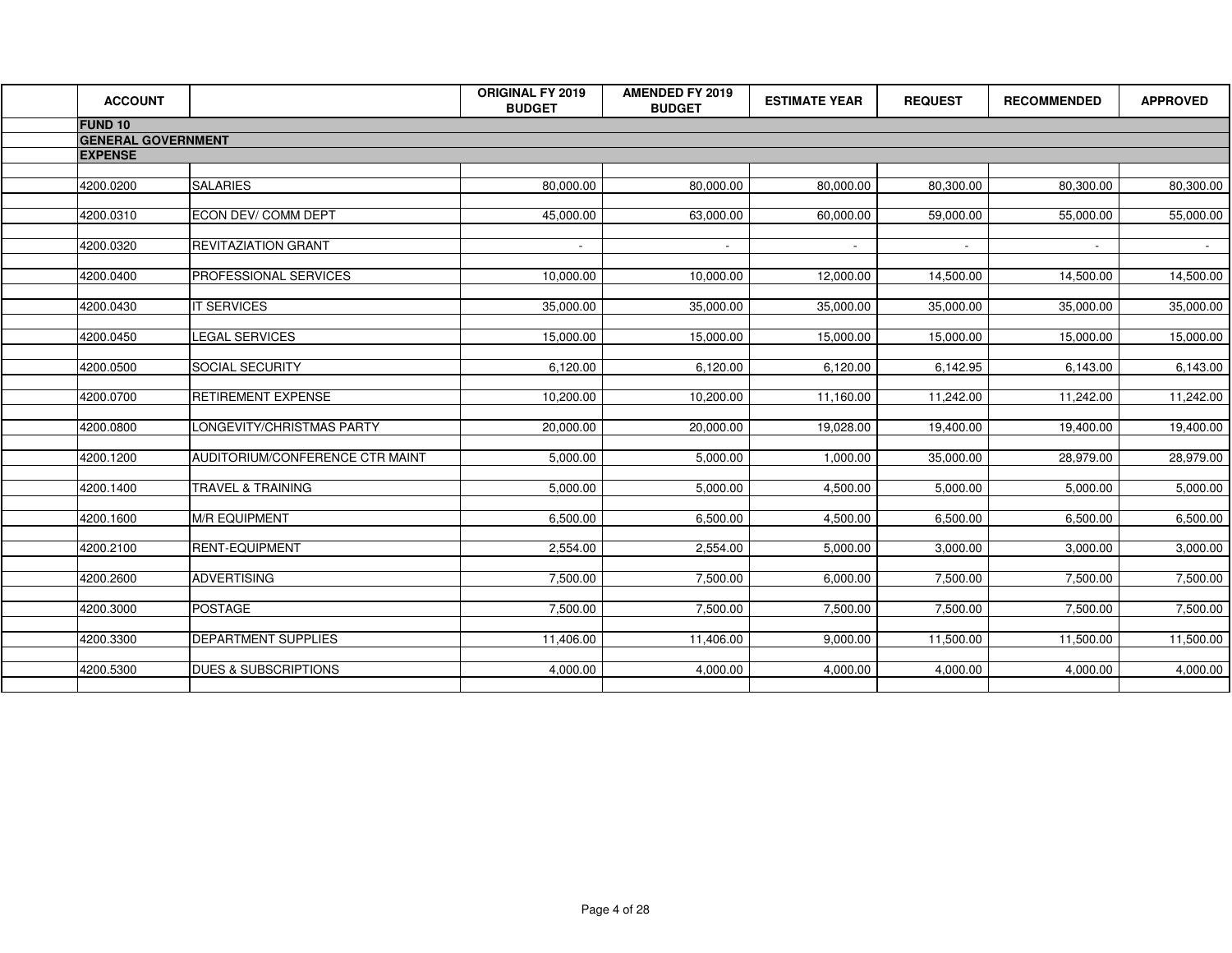|                                      | <b>ACCOUNT</b>                          |                                                                                                                                                                                                                                                                                                                                                                                                         | ORIGINAL FY 2019<br><b>BUDGET</b> | <b>AMENDED FY 2019</b><br><b>BUDGET</b> | <b>ESTIMATE YEAR</b> | <b>REQUEST</b> | <b>RECOMMENDED</b> | <b>APPROVED</b> |
|--------------------------------------|-----------------------------------------|---------------------------------------------------------------------------------------------------------------------------------------------------------------------------------------------------------------------------------------------------------------------------------------------------------------------------------------------------------------------------------------------------------|-----------------------------------|-----------------------------------------|----------------------|----------------|--------------------|-----------------|
|                                      | 4200.5400                               | <b>INSURANCE &amp; BONDS</b>                                                                                                                                                                                                                                                                                                                                                                            | 135,000.00                        | 135,000.00                              | 135,000.00           | 135,000.00     | 152,280.00         | 152,280.00      |
|                                      | 4200.6600                               | <b>DONATIONS</b>                                                                                                                                                                                                                                                                                                                                                                                        | 19,100.00                         | 19,100.00                               | 15,000.00            | 19,100.00      | 22,100.00          | 22,100.00       |
|                                      | 4200.7500                               | CAPITAL OUTLAY                                                                                                                                                                                                                                                                                                                                                                                          |                                   |                                         |                      |                |                    | $\sim$          |
|                                      | 4200.7955                               | <b>ECONOMIC INCENTIVE PGI</b>                                                                                                                                                                                                                                                                                                                                                                           |                                   |                                         |                      |                |                    |                 |
|                                      | 4200.7956                               | ECONOMIC INCENTIVE HAMPTON INN                                                                                                                                                                                                                                                                                                                                                                          | 10,000.00                         | 10,000.00                               | 10,000.00            | 18,000.00      | 18,000.00          | 18,000.00       |
|                                      | 4200.9990                               | TRANSFERS TO CAPITAL PROJECTS                                                                                                                                                                                                                                                                                                                                                                           | $\sim$                            | $\sim$                                  | $\sim$               | $\sim$         | $\sim$             | $\sim$ $-$      |
|                                      | 4200.9995                               | JO CO OCCUPANCY TAX                                                                                                                                                                                                                                                                                                                                                                                     | 43,650.00                         | 43,650.00                               | 43,000.00            | 62,000.00      | 62,000.00          | 62,000.00       |
|                                      | 4200.9999                               | <b>TAX COLLECTION FEES</b>                                                                                                                                                                                                                                                                                                                                                                              | 23,000.00                         | 23,000.00                               | 32,000.00            | 33,500.00      | 33,500.00          | 33,500.00       |
|                                      |                                         | <b>EXPENSE TOTALS</b>                                                                                                                                                                                                                                                                                                                                                                                   | 501,530.00                        | 519,530.00                              | 514,808.00           | 588,184.95     | 598,444.00         | 598,444.00      |
| *NOTES                               |                                         | Salaries: 1/3 Manager (\$35,000); 1/2 Clerk/Admin (\$25,000); 1/3 Tart (20,300)                                                                                                                                                                                                                                                                                                                         |                                   |                                         |                      |                |                    |                 |
| *NOTES<br>*NOTES<br>*NOTES<br>*NOTES |                                         | Professional Services: 1/3 Audit (\$10,000)<br>IT Services: VC3; Spectrum; EDM Americas;<br>Insurance & Bonds: General Liability, Property, Vehicles; Health Insurance (\$-); Workers Compensation<br>Donations: Annual Sing (\$6,000); Chamber of Commerce (\$3,500); Council on Aging (\$1,750); Harbor Inc (\$1,000); JoCo Arts Council (\$600); American Red Cross (\$850); PFC Utilities (\$8,400) |                                   |                                         |                      |                |                    |                 |
|                                      |                                         |                                                                                                                                                                                                                                                                                                                                                                                                         |                                   |                                         |                      |                |                    |                 |
|                                      | <b>FUND 10</b><br><b>ELECTIONS</b>      |                                                                                                                                                                                                                                                                                                                                                                                                         |                                   |                                         |                      |                |                    |                 |
|                                      | <b>EXPENSE</b>                          |                                                                                                                                                                                                                                                                                                                                                                                                         |                                   |                                         |                      |                |                    |                 |
|                                      | 4300.3400                               | <b>BOARD OF ELECTIONS</b>                                                                                                                                                                                                                                                                                                                                                                               | $\sim$                            | $\sim$                                  | $\sim$               | 5,000.00       | 5,000.00           | 5,000.00        |
|                                      |                                         | <b>EXPENSE TOTALS</b>                                                                                                                                                                                                                                                                                                                                                                                   | $\sim$                            | $\pm$ .                                 | ÷.                   | 5,000.00       | 5,000.00           | 5,000.00        |
|                                      | <b>FUND 10</b>                          |                                                                                                                                                                                                                                                                                                                                                                                                         |                                   |                                         |                      |                |                    |                 |
|                                      | <b>INSPECTION, ZONING, &amp; SAFETY</b> |                                                                                                                                                                                                                                                                                                                                                                                                         |                                   |                                         |                      |                |                    |                 |
|                                      | <b>EXPENSE</b>                          |                                                                                                                                                                                                                                                                                                                                                                                                         |                                   |                                         |                      |                |                    |                 |
|                                      | 4400.0200                               | <b>SALARIES</b>                                                                                                                                                                                                                                                                                                                                                                                         | 147,250.00                        | 147,250.00                              | 145,000.00           | 166,405.00     | 166,405.00         | 166,405.00      |
|                                      | 4400.0300                               | SPECIAL BOARDS                                                                                                                                                                                                                                                                                                                                                                                          | 1,200.00                          | 1,200.00                                | 1,200.00             | 750.00         | 750.00             | 750.00          |
|                                      | 4400.0400                               | CONTRACT SERVICES                                                                                                                                                                                                                                                                                                                                                                                       | 42,235.00                         | 42,235.00                               | 10,000.00            | 10,000.00      | 10,000.00          | 10,000.00       |
|                                      | 4400.0500                               | SOCIAL SECURITY                                                                                                                                                                                                                                                                                                                                                                                         | 11,265.00                         | 11,265.00                               | 10,000.00            | 12,729.98      | 12,730.00          | 12,730.00       |
|                                      | 4400.0700                               | <b>RETIREMENT</b>                                                                                                                                                                                                                                                                                                                                                                                       | 18,775.00                         | 18,775.00                               | 15,000.00            | 23,296.70      | 23,297.00          | 23,297.00       |
|                                      | 4400.0900                               | SAFETY PROGRAM                                                                                                                                                                                                                                                                                                                                                                                          | $\sim$                            | $\sim$                                  | $\sim$               | $\sim$         | $\blacksquare$     | $\sim$          |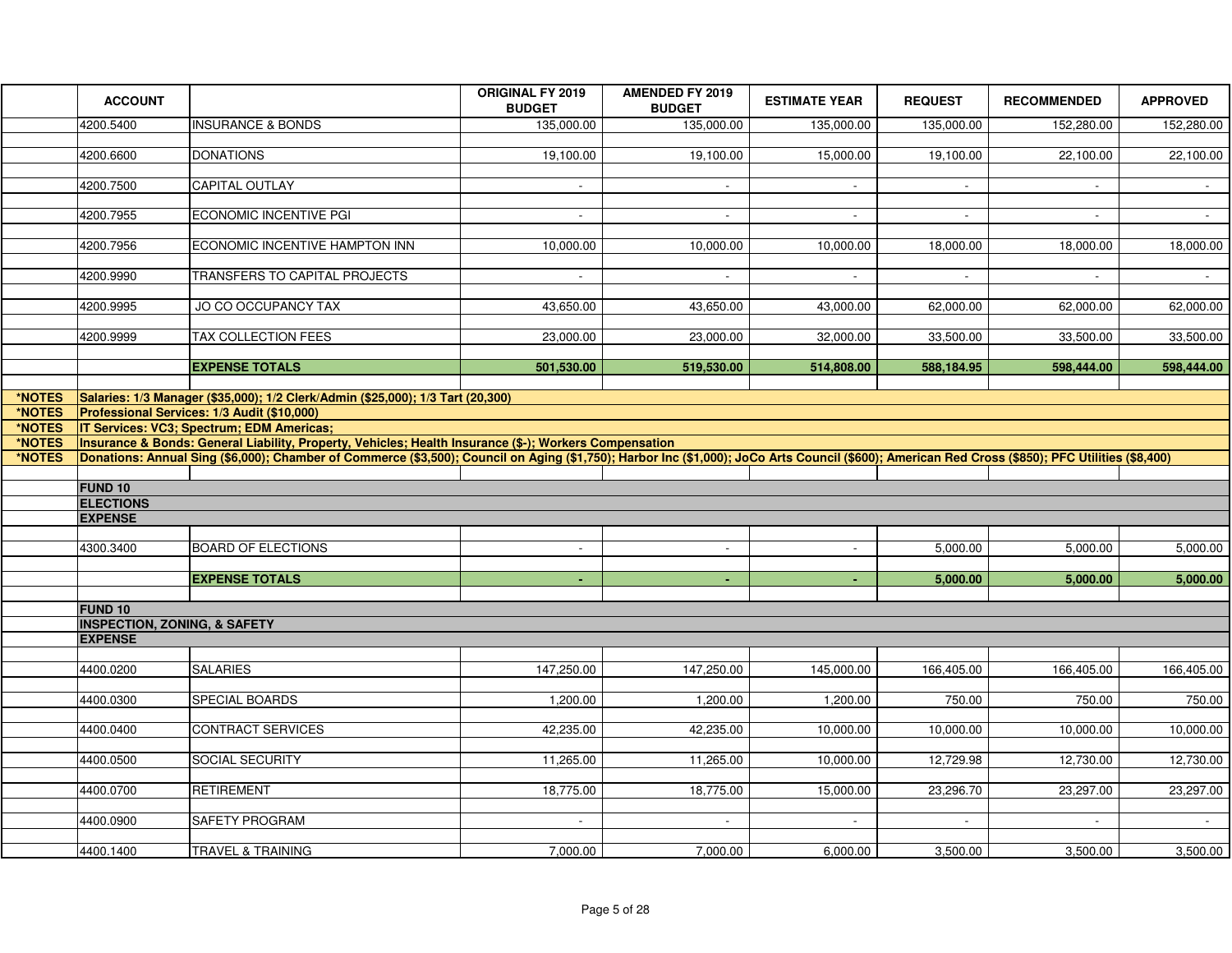|        | <b>ACCOUNT</b> |                                                                                                               | <b>ORIGINAL FY 2019</b><br><b>BUDGET</b> | <b>AMENDED FY 2019</b><br><b>BUDGET</b> | <b>ESTIMATE YEAR</b> | <b>REQUEST</b> | <b>RECOMMENDED</b> | <b>APPROVED</b> |
|--------|----------------|---------------------------------------------------------------------------------------------------------------|------------------------------------------|-----------------------------------------|----------------------|----------------|--------------------|-----------------|
|        |                |                                                                                                               |                                          |                                         |                      |                |                    |                 |
|        | 4400.1700      | <b>CODE ENFORCEMENT</b>                                                                                       | 2,500.00                                 | 2,500.00                                | 1,000.00             | 10,000.00      | 10,000.00          | 10,000.00       |
|        |                |                                                                                                               |                                          |                                         |                      |                |                    |                 |
|        | 4400.1800      | <b>GAS &amp; LUBRICANTS</b>                                                                                   | 1,500.00                                 | 1,500.00                                | 250.00               | 1,000.00       | 1,000.00           | 1,000.00        |
|        |                |                                                                                                               |                                          |                                         |                      |                |                    |                 |
|        | 4400.3100      | <b>VEHICLES</b>                                                                                               | 1,500.00                                 | 1,500.00                                | 1,500.00             | 1,500.00       | 1,500.00           | 1,500.00        |
|        |                |                                                                                                               |                                          |                                         |                      |                |                    |                 |
|        | 4400.3300      | <b>DEPARTMENT SUPPLIES</b>                                                                                    | 800.00                                   | 800.00                                  | 1,200.00             | 3,000.00       | 3,000.00           | 3,000.00        |
|        |                |                                                                                                               |                                          |                                         |                      |                |                    |                 |
|        | 4400.5300      | <b>DUES &amp; SUBSCRIPTIONS</b>                                                                               | 1,100.00                                 | 1,100.00                                | 500.00               | 1,650.00       | 1,650.00           | 1,650.00        |
|        |                |                                                                                                               |                                          |                                         |                      |                |                    |                 |
|        | 4400.6000      | <b>J L GEORGE GRANT</b>                                                                                       | 1,725.00                                 | 1,725.00                                | 1,725.00             | 1,725.00       | 1,725.00           | 1,725.00        |
|        |                |                                                                                                               |                                          |                                         |                      |                |                    |                 |
|        | 4400.7400      | <b>EQUIPMENT</b>                                                                                              | 750.00                                   | 750.00                                  | 4,900.00             | 750.00         | 750.00             | 750.00          |
|        |                |                                                                                                               |                                          |                                         |                      |                |                    |                 |
|        |                | <b>EXPENSE TOTAL</b>                                                                                          | 237,600.00                               | 237,600.00                              | 198,275.00           | 236,306.68     | 236,307.00         | 236,307.00      |
|        |                |                                                                                                               |                                          |                                         |                      |                |                    |                 |
| *NOTES |                | Salaries: Joseph (\$60,000); Parente (\$47,380); Shepard (\$35,525); Overtime (\$5,000); Part Time (\$15,000) |                                          |                                         |                      |                |                    |                 |
|        |                |                                                                                                               |                                          |                                         |                      |                |                    |                 |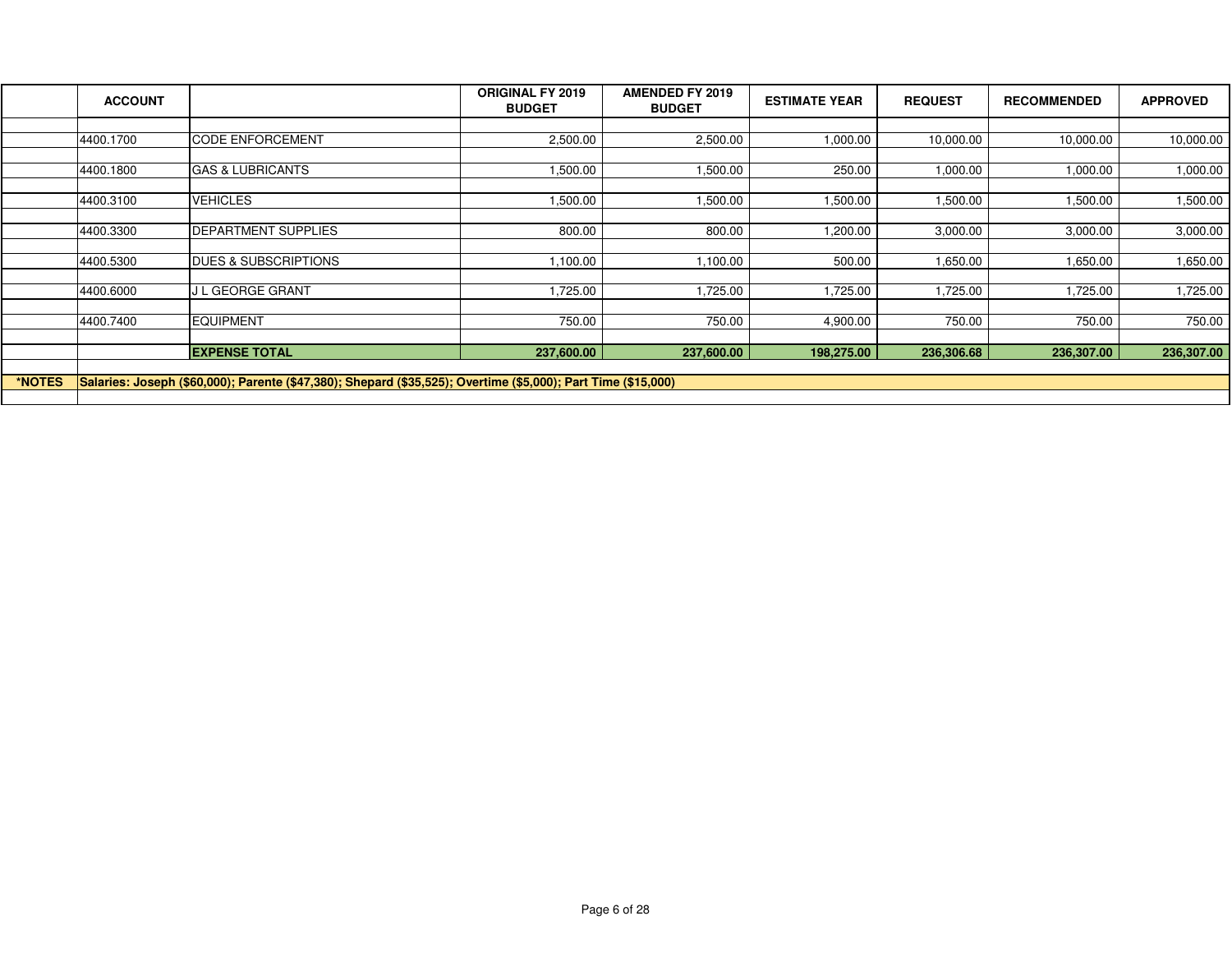|        | <b>ACCOUNT</b>                 |                                                     | <b>ORIGINAL FY 2019</b><br><b>BUDGET</b> | <b>AMENDED FY 2019</b><br><b>BUDGET</b> | <b>ESTIMATE YEAR</b> | <b>REQUEST</b> | <b>RECOMMENDED</b> | <b>APPROVED</b> |
|--------|--------------------------------|-----------------------------------------------------|------------------------------------------|-----------------------------------------|----------------------|----------------|--------------------|-----------------|
|        | <b>FUND 10</b>                 |                                                     |                                          |                                         |                      |                |                    |                 |
|        | <b>MUNICIPAL BUILDINGS</b>     |                                                     |                                          |                                         |                      |                |                    |                 |
|        | <b>EXPENSE</b>                 |                                                     |                                          |                                         |                      |                |                    |                 |
|        | 5000.0200                      | <b>SALARIES</b>                                     | 34,580.00                                | 34,580.00                               | 19,000.00            | 28,000.00      | 28,000.00          | 28,000.00       |
|        | 5000.0500                      | <b>SOCIAL SECURTIY</b>                              | 2,646.00                                 | 2,646.00                                | 1,500.00             | 2,142.00       | 2,142.00           | 2,142.00        |
|        | 5000.0700                      | <b>RETIREMENT</b>                                   | 4,409.00                                 | 4,409.00                                | 3,000.00             | 3,920.00       | 3,920.00           | 3,920.00        |
|        | 5000.1300                      | <b>UTILITIES</b>                                    | 39,938.00                                | 39,938.00                               | 40,000.00            | 40,500.00      | 40,500.00          | 40,500.00       |
|        | 5000.1500                      | <b>M/R BUILDINGS</b>                                | 6,750.00                                 | 455,280.24                              | 455,280.00           | 7,500.00       | 7,500.00           | 7,500.00        |
|        | 5000.1600                      | <b>M/R EQUIPMENT</b>                                | 4,000.00                                 | 4,000.00                                | 3,500.00             | 4,000.00       | 4,000.00           | 4,000.00        |
|        | 5000.3300                      | DEPARTMENT SUPPLIES                                 | 7,000.00                                 | 7,000.00                                | 6,000.00             | 10,000.00      | 10,000.00          | 10,000.00       |
|        | 5000.7500                      | <b>BUILDING CAPITAL OUTLAY</b>                      | 6,500.00                                 | 6,500.00                                | 6,500.00             | 5,000.00       | 5,000.00           | 5,000.00        |
|        |                                | <b>EXPENSE TOTALS</b>                               | 105,823.00                               | 554,353.24                              | 534,780.00           | 101,062.00     | 101,062.00         | 101,062.00      |
| *NOTES | Salaries: Custodian (\$28,000) |                                                     |                                          |                                         |                      |                |                    |                 |
| *NOTES |                                | Department Supplies: Cleaning products for building |                                          |                                         |                      |                |                    |                 |
|        |                                |                                                     |                                          |                                         |                      |                |                    |                 |
|        |                                |                                                     |                                          |                                         |                      |                |                    |                 |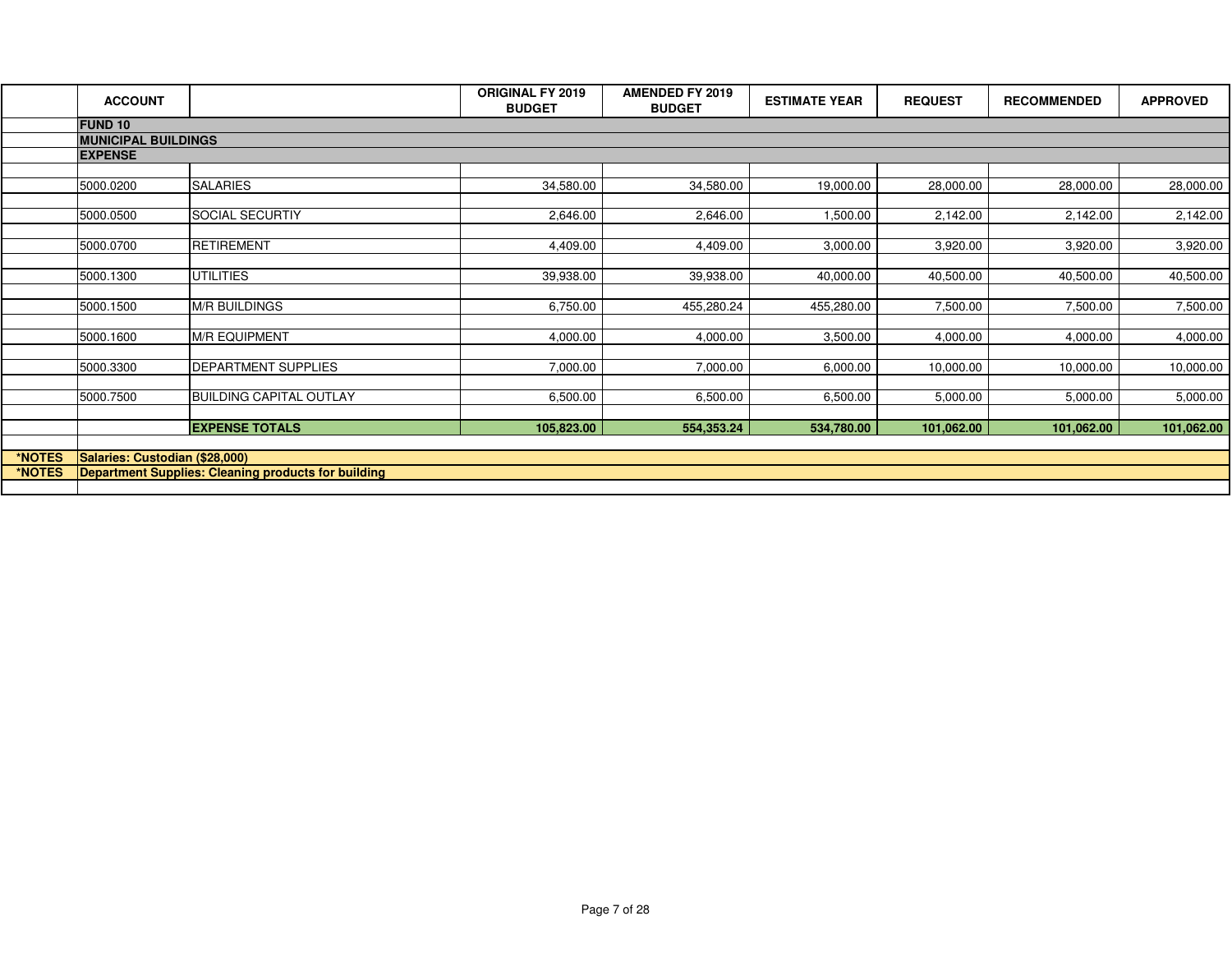|        | <b>ACCOUNT</b>                             |                                                                                                                                                                                                                                                                                                                                                                                                       | <b>ORIGINAL FY 2019</b><br><b>BUDGET</b> | <b>AMENDED FY 2019</b><br><b>BUDGET</b> | <b>ESTIMATE YEAR</b> | <b>REQUEST</b> | <b>RECOMMENDED</b> | <b>APPROVED</b> |
|--------|--------------------------------------------|-------------------------------------------------------------------------------------------------------------------------------------------------------------------------------------------------------------------------------------------------------------------------------------------------------------------------------------------------------------------------------------------------------|------------------------------------------|-----------------------------------------|----------------------|----------------|--------------------|-----------------|
|        | <b>FUND 10</b>                             |                                                                                                                                                                                                                                                                                                                                                                                                       |                                          |                                         |                      |                |                    |                 |
|        | <b>POLICE DEPARTMENT</b><br><b>EXPENSE</b> |                                                                                                                                                                                                                                                                                                                                                                                                       |                                          |                                         |                      |                |                    |                 |
|        |                                            |                                                                                                                                                                                                                                                                                                                                                                                                       |                                          |                                         |                      |                |                    |                 |
|        | 5100.0200                                  | <b>SALARIES</b>                                                                                                                                                                                                                                                                                                                                                                                       | 738,000.00                               | 738,000.00                              | 734,923.10           | 795,000.00     | 795,000.00         | 795,000.00      |
|        | 5100.0300                                  | <b>SKILLED SERVICES</b>                                                                                                                                                                                                                                                                                                                                                                               | 20,000.00                                | 20,000.00                               | 19,937.42            | 19,000.00      | 15.000.00          | 15,000.00       |
|        | 5100.0500                                  | <b>SOCIAL SECURITY</b>                                                                                                                                                                                                                                                                                                                                                                                | 54,162.00                                | 54,162.00                               | 56,221.62            | 58,522.50      | 58,523.00          | 58,523.00       |
|        | 5100.0700                                  | <b>RETIREMENT</b>                                                                                                                                                                                                                                                                                                                                                                                     | 91,530.00                                | 91,530.00                               | 99,214.62            | 108,045.00     | 108,045.00         | 108,045.00      |
|        | 5100.1100                                  | <b>CELLULAR COMMUNICATIONS</b>                                                                                                                                                                                                                                                                                                                                                                        | 7,800.00                                 | 7,800.00                                | 7,797.00             | 8,700.00       | 8,700.00           | 8,700.00        |
|        | 5100.1400                                  | <b>TRAVEL &amp; TRAINING</b>                                                                                                                                                                                                                                                                                                                                                                          | 10,000.00                                | 10,000.00                               | 9,904.43             | 10,000.00      | 10,000.00          | 10,000.00       |
|        | 5100.1600                                  | <b>M/R EQUIPMENT</b>                                                                                                                                                                                                                                                                                                                                                                                  | 7,000.00                                 | 7,000.00                                | 997.55               | 7,000.00       | 7,000.00           | 7,000.00        |
|        | 5100.1700                                  | <b>ANIMAL CONTROL</b>                                                                                                                                                                                                                                                                                                                                                                                 | 1,500.00                                 | 1,500.00                                | 1,295.68             | 1,500.00       | 1,500.00           | 1,500.00        |
|        | 5100.1800                                  | <b>GAS &amp; LUBRICANTS</b>                                                                                                                                                                                                                                                                                                                                                                           | 30,000.00                                | 30,000.00                               | 27,572.43            | 30,000.00      | 28,564.00          | 28,564.00       |
|        | 5100.3100                                  | <b>VEHICLES</b>                                                                                                                                                                                                                                                                                                                                                                                       | 15,000.00                                | 15,000.00                               | 20,119.63            | 18,000.00      | 18,000.00          | 18,000.00       |
|        | 5100.3300                                  | DEPARTMENT SUPPLIES                                                                                                                                                                                                                                                                                                                                                                                   | 8,000.00                                 | 8,000.00                                | 5,715.32             | 8,000.00       | 8,000.00           | 8,000.00        |
|        | 5100.3400                                  | <b>COPS PROGRAM</b>                                                                                                                                                                                                                                                                                                                                                                                   | 3,500.00                                 | 3,500.00                                | 3,194.13             | 3,500.00       | 3,500.00           | 3,500.00        |
|        | 5100.3600                                  | <b>UNIFORMS</b>                                                                                                                                                                                                                                                                                                                                                                                       | 15,000.00                                | 15,000.00                               | 14,903.83            | 15,000.00      | 15,000.00          | 15,000.00       |
|        | 5100.3800                                  | <b>DRUG FUND</b>                                                                                                                                                                                                                                                                                                                                                                                      | 5,000.00                                 | 5,000.00                                | 2,000.00             | 5,000.00       | 5,000.00           | 5,000.00        |
|        | 5100.3900                                  | <b>DARE PROGRAM</b>                                                                                                                                                                                                                                                                                                                                                                                   | 500.00                                   | 500.00                                  | 500.00               | 500.00         | 500.00             | 500.00          |
|        | 5100.7450                                  | <b>DETECTIVE EXPENSES</b>                                                                                                                                                                                                                                                                                                                                                                             | 3,000.00                                 | 3,000.00                                | 2,105.45             | 3,500.00       | 3,500.00           | 3,500.00        |
|        | 5100.7500                                  | <b>CAPITAL OUTLAY</b>                                                                                                                                                                                                                                                                                                                                                                                 | 90,920.00                                | 90,920.00                               | 90,919.59            | 75,000.00      | 50,616.00          | 50,616.00       |
|        |                                            | <b>EXPENSE TOTAL</b>                                                                                                                                                                                                                                                                                                                                                                                  | 1,100,912.00                             | 1,100,912.00                            | 1,097,321.80         | 1,166,267.50   | 1,136,448.00       | 1,136,448.00    |
| *NOTES |                                            | Salaries: Edwards (\$69,870); Percy (\$61,200); Mitchell (\$34,680); Brown (\$51,000); Lucas (\$51,000); Whitman (\$51,000); Jordan (\$44,000); McNeill (\$39,406.68); Sinclair (\$39,406.68); Vera (\$39406.68); Vera (\$39406.68);<br>Ragland (26,000); Vacant (\$37,500); Vacant (\$37,500); Vacant (\$37,500); Vacant (\$37,500); Overtime (\$15,000); Mule Days (\$30,000); Auxillary (\$30,000) |                                          |                                         |                      |                |                    |                 |
| *NOTES |                                            | Capital Outlay: New Officer Equipment (\$8,491); Taser Lease (\$3,920); Vehicles (\$35.616)                                                                                                                                                                                                                                                                                                           |                                          |                                         |                      |                |                    |                 |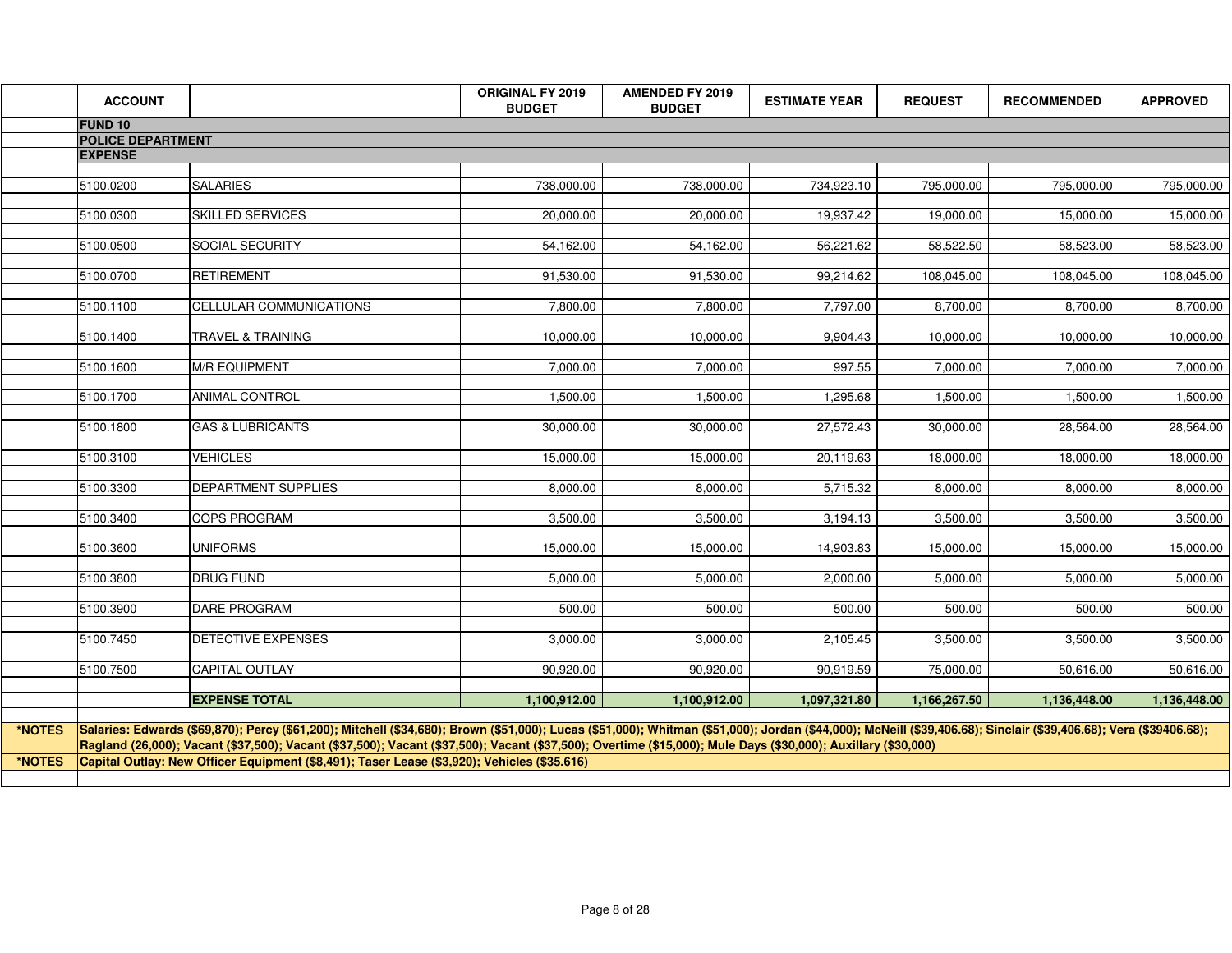| <b>ACCOUNT</b>             |                              | <b>ORIGINAL FY 2019</b><br><b>BUDGET</b> | <b>AMENDED FY 2019</b><br><b>BUDGET</b> | <b>ESTIMATE YEAR</b> | <b>REQUEST</b> | <b>RECOMMENDED</b> | <b>APPROVED</b>     |
|----------------------------|------------------------------|------------------------------------------|-----------------------------------------|----------------------|----------------|--------------------|---------------------|
| <b>FUND 10</b>             |                              |                                          |                                         |                      |                |                    |                     |
| <b>CENTRAL MAINTENANCE</b> |                              |                                          |                                         |                      |                |                    |                     |
| <b>EXPENSE</b>             |                              |                                          |                                         |                      |                |                    |                     |
| 5550.1300                  | <b>UTILITIES</b>             | 7,500.00                                 | 7,500.00                                | 3,500.00             | 7,500.00       | 7,500.00           | 7,500.00            |
| 5550.1500                  | <b>M/R BUILDINGS</b>         | 7,500.00                                 | 7,500.00                                | 2,000.00             | 7,500.00       | 7,500.00           | 7,500.00            |
| 5550.3300                  | <b>DEPARTMENT SUPPLIES</b>   | 7,500.00                                 | 7,500.00                                | 6,000.00             | 7,500.00       | 7,500.00           | 7,500.00            |
|                            |                              |                                          |                                         |                      |                |                    |                     |
|                            | <b>EXPENSE TOTAL</b>         | 22,500.00                                | 22,500.00                               | 11,500.00            | 22,500.00      | 22,500.00          | 22,500.00           |
| <b>FUND 10</b>             |                              |                                          |                                         |                      |                |                    |                     |
| <b>STREET MAINTENANCE</b>  |                              |                                          |                                         |                      |                |                    |                     |
| <b>EXPENSE</b>             |                              |                                          |                                         |                      |                |                    |                     |
| 5610.0200                  | <b>SALARIES</b>              | $\sim$                                   | $\sim$                                  | $\sim$               | $\sim$         | $\sim$             | $\sigma_{\rm{max}}$ |
| 5610.0300                  | <b>SKILLED SERVICES</b>      | 36,000.00                                | 36,000.00                               | 48,345.00            | 36,000.00      | 36,000.00          | 36,000.00           |
| 5610.0550                  | SOCIAL SECURITY              | $\sim$                                   | $\sim$                                  | $\sim$               | $\sim$         | $\sim$             | $\sim$              |
| 5610.0700                  | <b>RETIREMENT EXPENSE</b>    | $\sim$                                   | $\sim$                                  | $\sim$               | $\sim$         | $\sim$             | $\sim 100$          |
| 5610.1400                  | <b>TRAVEL &amp; TRAINING</b> |                                          | $\mathbf{r}$                            |                      |                |                    | $\sim$              |
| 5610.1600                  | <b>M/R EQUIPMENT</b>         | 10,000.00                                | 10,000.00                               | 12,480.56            | 10,000.00      | 10,000.00          | 10,000.00           |
| 5610.1800                  | <b>GAS &amp; LUBRICANTS</b>  | 10,000.00                                | 10,000.00                               | 8,859.08             | 8,000.00       | 8,000.00           | 8,000.00            |
| 5610.2100                  | <b>EQUIPMENT RENTAL</b>      | 6,500.00                                 | 6,500.00                                | 6,361.02             | 2,500.00       | 2,500.00           | 2,500.00            |
| 5610.3100                  | <b>VEHICLES</b>              | 8,500.00                                 | 8,500.00                                | 1,455.12             | 8,500.00       | 8,500.00           | 8,500.00            |
| 5610.3200                  | <b>CHEMICALS</b>             | 4,000.00                                 | 4,000.00                                | 3,665.74             | 4,000.00       | 4,000.00           | 4,000.00            |
| 5610.3300                  | DEPARTMENT SUPPLIES          | 6,000.00                                 | 6,000.00                                | 2,649.18             | 6,000.00       | 6,000.00           | 6,000.00            |
| 5610.3800                  | <b>MATERIALS</b>             | 20,000.00                                | 20,000.00                               | 16,363.75            | 20,000.00      | 20,000.00          | 20,000.00           |
| 5610.7200                  | <b>RESURFACING</b>           | 203,000.00                               | 247,291.00                              | 247,291.00           | 200,000.00     | 203,000.00         | 203,000.00          |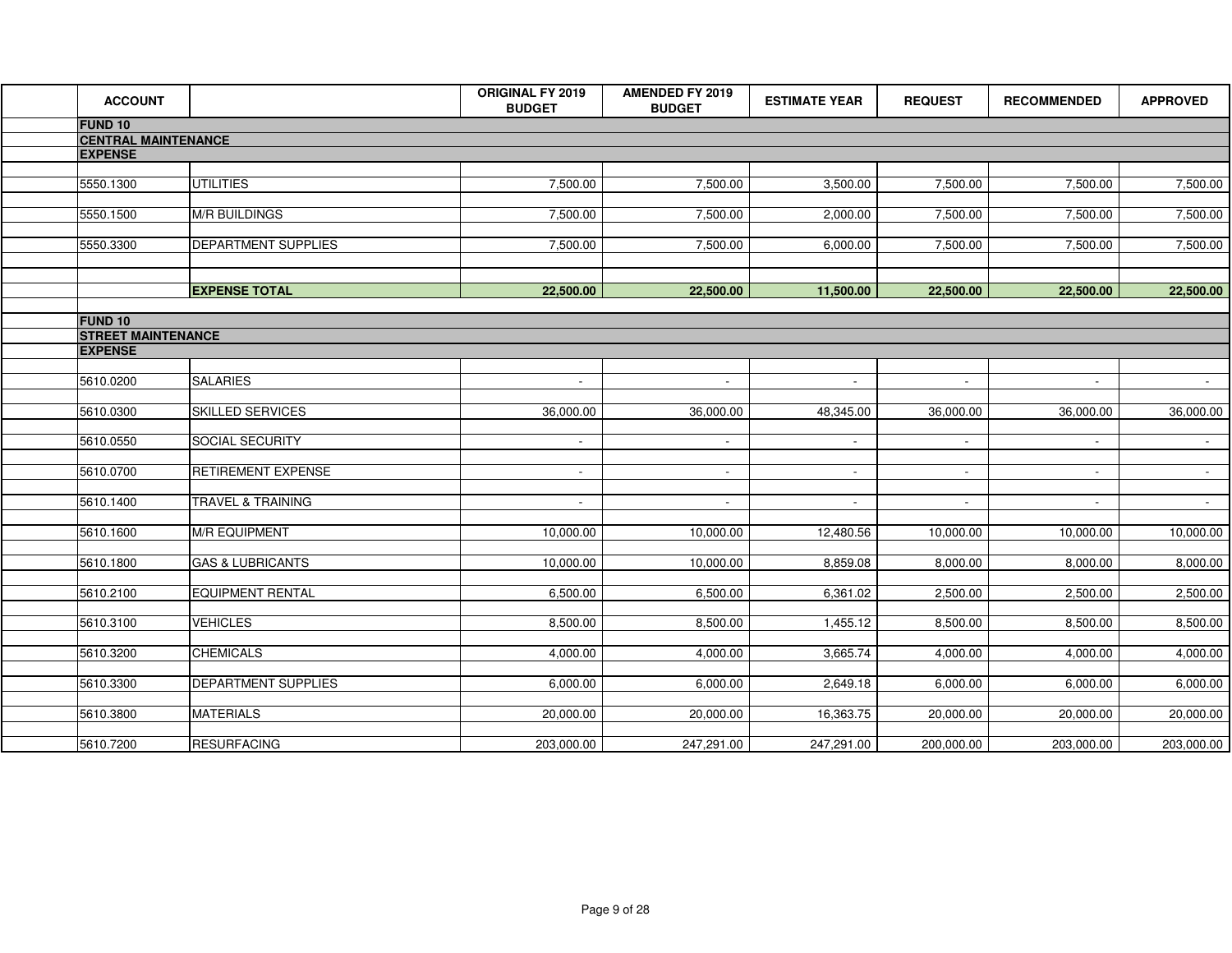|        | <b>ACCOUNT</b>               |                                                                           | <b>ORIGINAL FY 2019</b><br><b>BUDGET</b> | <b>AMENDED FY 2019</b><br><b>BUDGET</b> | <b>ESTIMATE YEAR</b>     | <b>REQUEST</b>           | <b>RECOMMENDED</b> | <b>APPROVED</b> |
|--------|------------------------------|---------------------------------------------------------------------------|------------------------------------------|-----------------------------------------|--------------------------|--------------------------|--------------------|-----------------|
|        |                              |                                                                           |                                          |                                         |                          |                          |                    |                 |
|        | 5610.7400                    | <b>EQUIPMENT</b>                                                          | 5,000.00                                 | 5,000.00                                |                          | 5,000.00                 | 5,000.00           | 5,000.00        |
|        |                              |                                                                           |                                          |                                         |                          |                          |                    |                 |
|        | 5610.7500                    | <b>DEBT SERVICES</b>                                                      |                                          | $\overline{\phantom{a}}$                | $\overline{\phantom{0}}$ | $\overline{\phantom{a}}$ |                    |                 |
|        |                              |                                                                           |                                          |                                         |                          |                          |                    |                 |
|        | 5610.7600                    | <b>DRAINAGE</b>                                                           | 5,000.00                                 | 5,000.00                                | 22,634.30                | 20,000.00                | 20,000.00          | 20,000.00       |
|        |                              |                                                                           |                                          |                                         |                          |                          |                    |                 |
|        | 5610.8000                    | <b>CONTINGENCY</b>                                                        | $\overline{\phantom{0}}$                 | $\overline{\phantom{0}}$                | $\overline{\phantom{a}}$ | $\overline{\phantom{0}}$ |                    |                 |
|        |                              |                                                                           |                                          |                                         |                          |                          |                    |                 |
|        |                              | <b>EXPENSE TOTAL</b>                                                      | 314,000.00                               | 358,291.00                              | 370,104.75               | 320,000.00               | 323,000.00         | 323,000.00      |
|        |                              |                                                                           |                                          |                                         |                          |                          |                    |                 |
| *NOTES |                              | Skilled Services: Stick Collection (\$18,750); Leaf Collection (\$17,250) |                                          |                                         |                          |                          |                    |                 |
| *NOTES | Drainage: Stormwater repairs |                                                                           |                                          |                                         |                          |                          |                    |                 |
|        |                              |                                                                           |                                          |                                         |                          |                          |                    |                 |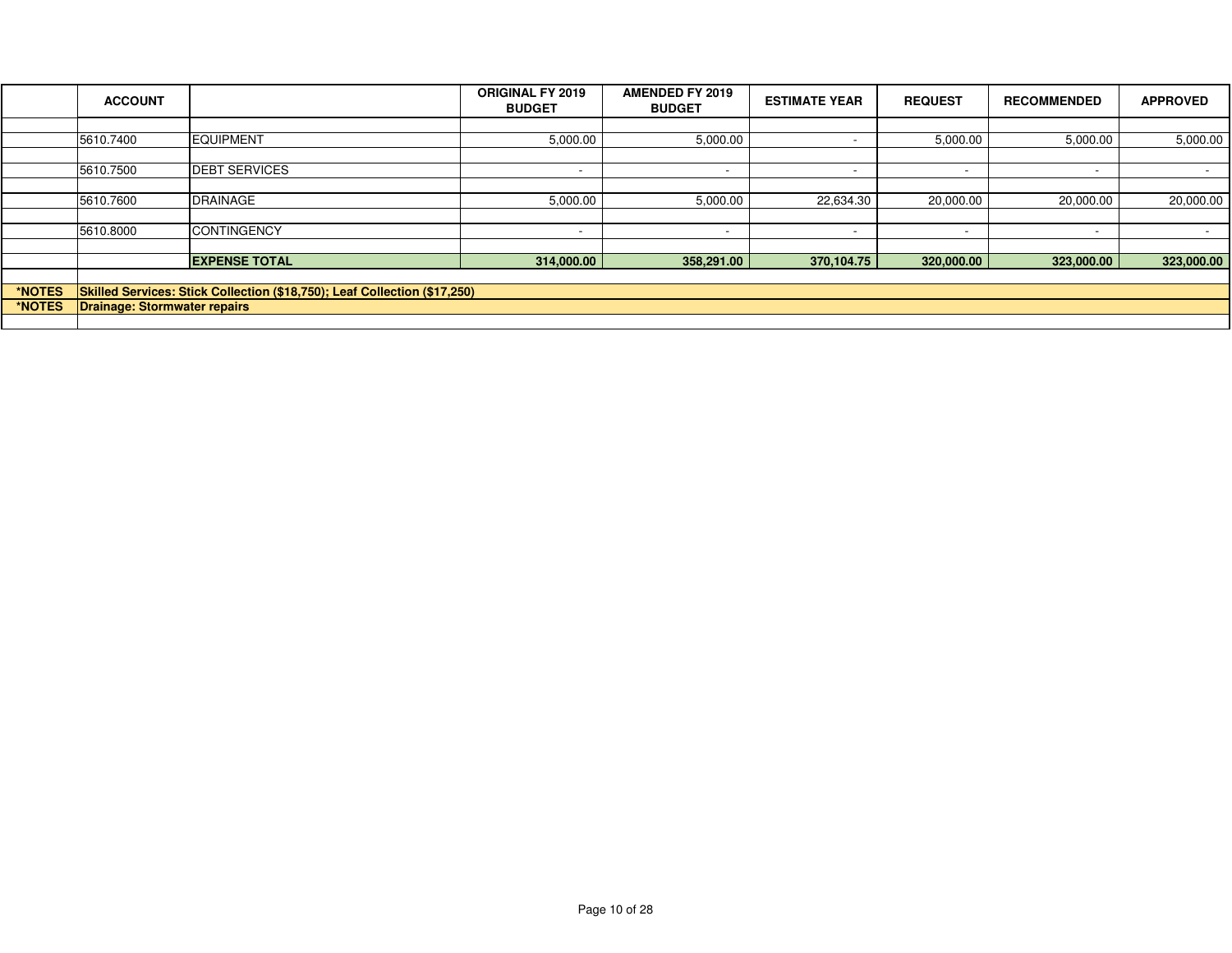|        | <b>ACCOUNT</b>       |                                                            | <b>ORIGINAL FY 2019</b><br><b>BUDGET</b> | <b>AMENDED FY 2019</b><br><b>BUDGET</b> | <b>ESTIMATE YEAR</b> | <b>REQUEST</b> | <b>RECOMMENDED</b> | <b>APPROVED</b> |  |
|--------|----------------------|------------------------------------------------------------|------------------------------------------|-----------------------------------------|----------------------|----------------|--------------------|-----------------|--|
|        | <b>FUND 10</b>       |                                                            |                                          |                                         |                      |                |                    |                 |  |
|        | <b>STREET LIGHTS</b> |                                                            |                                          |                                         |                      |                |                    |                 |  |
|        | <b>EXPENSE</b>       |                                                            |                                          |                                         |                      |                |                    |                 |  |
|        |                      |                                                            |                                          |                                         |                      |                |                    |                 |  |
|        | 5640.1300            | <b>UTILITIES</b>                                           | 56,000.00                                | 56,000.00                               | 45,000.00            | 58,000.00      | 56,000.00          | 56,000.00       |  |
|        | 5640.1310            | PROGRESS ENERGY                                            | 20,000.00                                | 20,000.00                               | 19,000.00            | 20,000.00      |                    |                 |  |
|        |                      |                                                            |                                          |                                         |                      |                | 20,000.00          | 20,000.00       |  |
|        |                      | <b>EXPENSE TOTAL</b>                                       | 76,000.00                                | 76,000.00                               | 19,000.00            | 78,000.00      | 76,000.00          | 76,000.00       |  |
|        |                      |                                                            |                                          |                                         |                      |                |                    |                 |  |
|        | <b>FUND 10</b>       |                                                            |                                          |                                         |                      |                |                    |                 |  |
|        | <b>SANITATION</b>    |                                                            |                                          |                                         |                      |                |                    |                 |  |
|        | <b>EXPENSE</b>       |                                                            |                                          |                                         |                      |                |                    |                 |  |
|        |                      |                                                            |                                          |                                         |                      |                |                    |                 |  |
|        | 5800.0400            | CONTRACTED SERVICES                                        | 355,000.00                               | 355,000.00                              | 355,000.00           | 382,000.00     | 382,000.00         | 382,000.00      |  |
|        |                      |                                                            |                                          |                                         |                      |                |                    |                 |  |
|        | 5800.1710            | LANDFILL GATE FEES                                         | 11,500.00                                | 11,500.00                               | 1,000.00             | 1,000.00       | 1,000.00           | 1,000.00        |  |
|        | 5800.3600            | RECYCLE PROGRAM                                            | 2,000.00                                 | 2,000.00                                | 2,000.00             | 2,000.00       | 2,000.00           | 2,000.00        |  |
|        |                      |                                                            |                                          |                                         |                      |                |                    |                 |  |
|        |                      | <b>EXPENSE TOTAL</b>                                       | 368,500.00                               | 368,500.00                              | 358,000.00           | 385,000.00     | 385,000.00         | 385,000.00      |  |
|        |                      |                                                            |                                          |                                         |                      |                |                    |                 |  |
| *NOTES |                      |                                                            |                                          |                                         |                      |                |                    |                 |  |
|        |                      |                                                            |                                          |                                         |                      |                |                    |                 |  |
|        | <b>FUND 10</b>       |                                                            |                                          |                                         |                      |                |                    |                 |  |
|        | <b>CEMETERY</b>      |                                                            |                                          |                                         |                      |                |                    |                 |  |
|        | <b>EXPENSE</b>       |                                                            |                                          |                                         |                      |                |                    |                 |  |
|        | 6300.0300            | <b>SKILLED SERVICES</b>                                    | 7,200.00                                 | 7,200.00                                | 7,000.00             | 7,500.00       | 7,500.00           | 7,500.00        |  |
|        |                      |                                                            |                                          |                                         |                      |                |                    |                 |  |
|        |                      | <b>EXPENSE TOTAL</b>                                       | 7,200.00                                 | 7,200.00                                | 7,000.00             | 7,500.00       | 7,500.00           | 7,500.00        |  |
|        |                      |                                                            |                                          |                                         |                      |                |                    |                 |  |
| *NOTES |                      | <b>Skilled Services: Subcontracted maintenance company</b> |                                          |                                         |                      |                |                    |                 |  |
|        |                      |                                                            |                                          |                                         |                      |                |                    |                 |  |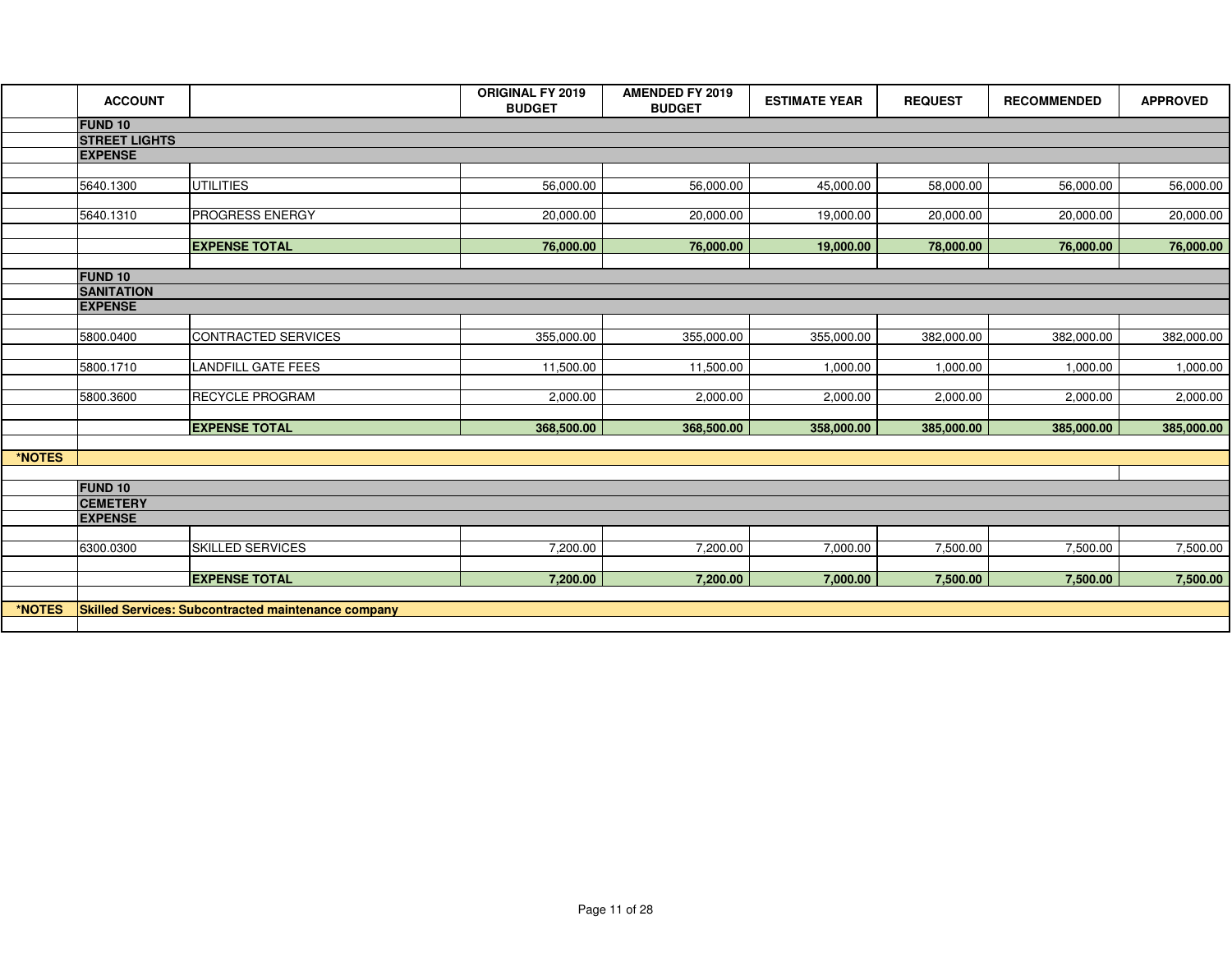|        | <b>ACCOUNT</b>                                                       |                                                                                | <b>ORIGINAL FY 2019</b><br><b>BUDGET</b> | <b>AMENDED FY 2019</b><br><b>BUDGET</b> | <b>ESTIMATE YEAR</b>       | <b>REQUEST</b>                 | <b>RECOMMENDED</b> | <b>APPROVED</b> |
|--------|----------------------------------------------------------------------|--------------------------------------------------------------------------------|------------------------------------------|-----------------------------------------|----------------------------|--------------------------------|--------------------|-----------------|
|        | <b>FUND 10</b>                                                       |                                                                                |                                          |                                         |                            |                                |                    |                 |
|        | <b>MUNICIPAL GROUNDS</b>                                             |                                                                                |                                          |                                         |                            |                                |                    |                 |
|        | <b>EXPENSE</b>                                                       |                                                                                |                                          |                                         |                            |                                |                    |                 |
|        |                                                                      |                                                                                |                                          |                                         |                            |                                |                    |                 |
|        | 6400.0300                                                            | <b>SKILLED SERVICES</b>                                                        | 84,000.00                                | 84,000.00                               | 80,000.00                  | 85,000.00                      | 85,000.00          | 85,000.00       |
|        |                                                                      |                                                                                |                                          |                                         |                            |                                |                    |                 |
|        | 6400.1300                                                            | <b>UTILITIES</b>                                                               | 2,500.00                                 | 2,500.00                                | 2,500.00                   | 2,800.00                       | 2,800.00           | 2,800.00        |
|        |                                                                      |                                                                                |                                          |                                         |                            |                                |                    |                 |
|        | 6400.1600                                                            | <b>M/R EQUIPMENT</b>                                                           | $\overline{\phantom{a}}$                 | $\overline{\phantom{a}}$                | $\overline{\phantom{a}}$   |                                |                    |                 |
|        |                                                                      |                                                                                |                                          |                                         |                            |                                |                    |                 |
|        | 6400.3800                                                            | <b>MATERIALS</b>                                                               | 2,000.00                                 | 2,000.00                                | 2,000.00                   | 2,000.00                       | 2,000.00           | 2,000.00        |
|        |                                                                      |                                                                                |                                          |                                         |                            |                                |                    |                 |
|        |                                                                      | <b>EXPENSE TOTAL</b>                                                           | 88,500.00                                | 88,500.00                               | 84,500.00                  | 89,800.00                      | 89,800.00          | 89,800.00       |
|        |                                                                      |                                                                                |                                          |                                         |                            |                                |                    |                 |
| *NOTES |                                                                      | Skilled Services: Lawn mowing contracts; Tub Grinding; \$4,000 Dog Park Mowing |                                          |                                         |                            |                                |                    |                 |
| *NOTES |                                                                      | Materials: Mulch & Clean Up Day supplies                                       |                                          |                                         |                            |                                |                    |                 |
|        |                                                                      |                                                                                |                                          |                                         |                            |                                |                    |                 |
|        | <b>REVENUE TOTAL FOR FUND 10</b><br><b>EXPENSE TOTAL FOR FUND 10</b> |                                                                                | 2,867,120.00                             | 3,377,941.24                            | 3,394,841.02               | 2,818,410.00                   | 3,025,616.00       | 3,025,616.00    |
|        | <b>NET (REV/EXP)</b>                                                 |                                                                                | 2,867,120.00                             | 3,377,941.24                            | 3,239,044.55<br>155,796.47 | 3,044,175.18<br>(225, 765, 18) | 3,025,616.00       | 3,025,616.00    |
|        |                                                                      |                                                                                | ٠                                        | ٠                                       |                            |                                |                    |                 |
|        |                                                                      |                                                                                |                                          |                                         |                            |                                |                    |                 |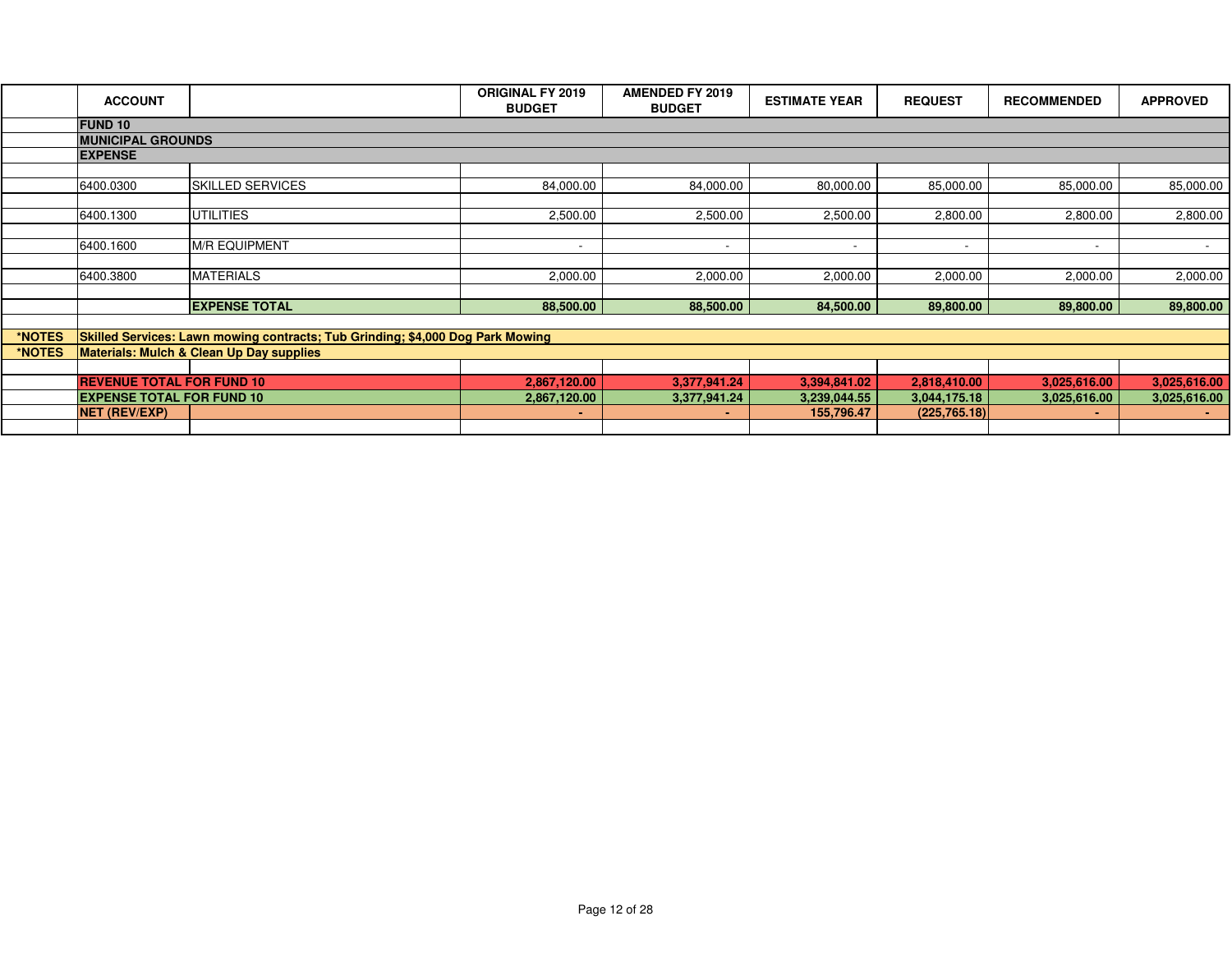| <b>ACCOUNT</b>                                |                               | <b>ORIGINAL FY 2019</b><br><b>BUDGET</b> | <b>AMENDED FY 2019</b><br><b>BUDGET</b> | <b>ESTIMATE YEAR</b>     | <b>REQUEST</b>           | <b>RECOMMENDED</b>       | <b>APPROVED</b> |
|-----------------------------------------------|-------------------------------|------------------------------------------|-----------------------------------------|--------------------------|--------------------------|--------------------------|-----------------|
|                                               |                               |                                          |                                         |                          |                          |                          |                 |
| <b>FUND 11</b><br><b>FIRE PROTECTION FUND</b> |                               |                                          |                                         |                          |                          |                          |                 |
| <b>REVENUES</b>                               |                               |                                          |                                         |                          |                          |                          |                 |
|                                               |                               |                                          |                                         |                          |                          |                          |                 |
| 3010.2019                                     | CURRENT TAX 2019              | 282,553.00                               | 282,553.00                              | 282,553.00               | 310,808.00               | 310,808.00               | 310,808.00      |
|                                               |                               |                                          |                                         |                          |                          |                          |                 |
| 3290.0000                                     | <b>INTEREST EARNED</b>        | $\sim$                                   | $\sim$                                  | $\sim$                   | $\sim$                   | $\sim$                   | $\sim$ 10 $\pm$ |
|                                               |                               |                                          |                                         |                          |                          |                          |                 |
| 3350.0000                                     | <b>MISCELLANEOUS</b>          | 15,000.00                                | 56,312.00                               | 52,355.00                | 15,000.00                | 15,000.00                | 15,000.00       |
|                                               |                               |                                          |                                         |                          |                          |                          |                 |
| 3490.0000                                     | <b>FIRE INSPECTIONS</b>       | 10,000.00                                | 10,000.00                               | 10,000.00                | 10,000.00                | 10,000.00                | 10,000.00       |
| 3490.0300                                     | <b>FEMA GRANT</b>             | 80,000.00                                | 80,000.00                               | 90,000.00                | 80,000.00                | 80,000.00                | 80,000.00       |
|                                               |                               |                                          |                                         |                          |                          |                          |                 |
| 3520.0000                                     | <b>FROM JOHNSTON COUNTY</b>   | 10,000.00                                | 10,000.00                               | 12,680.00                | 11,000.00                | 11,000.00                | 11,000.00       |
|                                               |                               |                                          |                                         |                          |                          |                          |                 |
| 3530.0000                                     | JO CO - BANNER DIST           | 161,139.00                               | 161,139.00                              | 161,139.00               | 177,252.00               | 177,252.00               | 177,252.00      |
|                                               |                               |                                          |                                         |                          |                          |                          |                 |
| 3540.0000                                     | <b>FROM HARNETT COUNTY</b>    | 57,868.00                                | 57,868.00                               | 57,868.00                | 59,933.00                | 59,933.00                | 59,933.00       |
|                                               |                               |                                          |                                         |                          |                          |                          |                 |
| 3990.0000                                     | <b>FUND BALANCE</b>           | $\overline{\phantom{a}}$                 | $\sim$                                  | $\overline{\phantom{a}}$ | $\overline{\phantom{a}}$ | $\overline{\phantom{0}}$ | $\sim$          |
|                                               | <b>REVENUE TOTALS FUND 11</b> | 616,560.00                               | 657,872.00                              | 666,595.00               | 663,993.00               | 663,993.00               | 663,993.00      |
|                                               |                               |                                          |                                         |                          |                          |                          |                 |
|                                               |                               |                                          |                                         |                          |                          |                          |                 |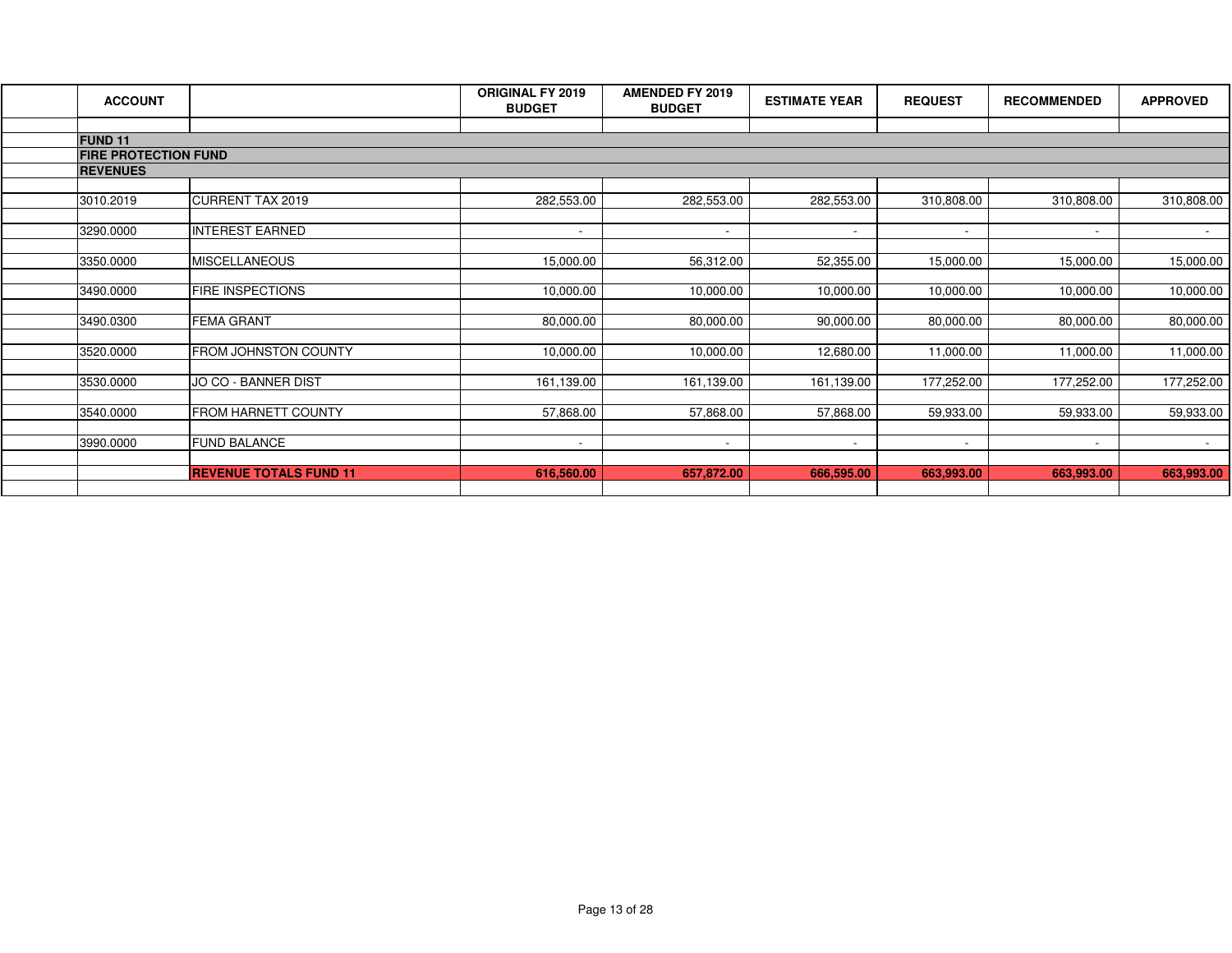| <b>ACCOUNT</b>              |                               | <b>ORIGINAL FY 2019</b><br><b>BUDGET</b> | <b>AMENDED FY 2019</b><br><b>BUDGET</b> | <b>ESTIMATE YEAR</b> | <b>REQUEST</b> | <b>RECOMMENDED</b> | <b>APPROVED</b> |
|-----------------------------|-------------------------------|------------------------------------------|-----------------------------------------|----------------------|----------------|--------------------|-----------------|
| <b>FUND 11</b>              |                               |                                          |                                         |                      |                |                    |                 |
| <b>FIRE PROTECTION FUND</b> |                               |                                          |                                         |                      |                |                    |                 |
| <b>EXPENSES</b>             |                               |                                          |                                         |                      |                |                    |                 |
| 5300.0200                   | <b>SALARIES</b>               | 164,232.00                               | 164,232.00                              | 168,723.00           | 173,400.00     | 173,400.00         | 173,400.00      |
| 5300.0300                   | <b>VOLUNTEER FIREMEN</b>      | 72,098.00                                | 72,098.00                               | 95,873.00            | 100,000.00     | 100,000.00         | 100,000.00      |
|                             |                               |                                          |                                         |                      |                |                    |                 |
| 5300.0400                   | <b>SKILLED SERVICES</b>       | 10,500.00                                | 10,500.00                               | 8,850.00             | 10,500.00      | 10,500.00          | 10,500.00       |
| 5300.0500                   | <b>SOCIAL SECURITY</b>        | 17,901.00                                | 17,901.00                               | 19,500.00            | 20,915.10      | 20,916.00          | 20,916.00       |
| 5300.0600                   | <b>INSURANCE ON FIREMEN</b>   | 14,840.00                                | 14,840.00                               | 11,664.00            | 15,315.00      | 15,315.00          | 15,315.00       |
|                             |                               |                                          |                                         |                      |                |                    |                 |
| 5300.0700                   | <b>RETIREMENT</b>             | 12,750.00                                | 12,750.00                               | 13,347.00            | 14,280.00      | 14,280.00          | 14,280.00       |
| 5300.1100                   | CELLULAR COMMUNICATIONS       | 6,796.00                                 | 6,796.00                                | 2,764.00             | 2,340.00       | 2,340.00           | 2,340.00        |
| 5300.1300                   | <b>UTILITIES</b>              | 15,500.00                                | 15,500.00                               | 15,654.00            | 15,000.00      | 15,000.00          | 15,000.00       |
|                             |                               |                                          |                                         |                      |                |                    |                 |
| 5300.1400                   | <b>TRAVEL &amp; TRAINING</b>  | 4,000.00                                 | 4,000.00                                | 4,000.00             | 5,000.00       | 5,000.00           | 5,000.00        |
| 5300.1500                   | <b>M/R BUILDING</b>           | 10,700.00                                | 52,012.00                               | 45,707.00            | 20,700.00      | 20,700.00          | 20,700.00       |
| 5300.1600                   | <b>M/R EQUIPMENT</b>          | 12,000.00                                | 12,000.00                               | 11,000.00            | 14,500.00      | 14,500.00          | 14,500.00       |
|                             |                               |                                          |                                         |                      |                |                    |                 |
| 5300.1800                   | <b>GAS &amp; LUBRICANTS</b>   | 10,000.00                                | 10,000.00                               | 9,788.00             | 11,000.00      | 11,000.00          | 11,000.00       |
| 5300.3100                   | <b>VEHICLES</b>               | 10,501.00                                | 10,501.00                               | 18,563.00            | 15,000.00      | 14,949.00          | 14,949.00       |
| 5300.3300                   | <b>DEPARTMENT SUPPLIES</b>    | 5,000.00                                 | 5,000.00                                | 5,000.00             | 5,000.00       | 5,000.00           | 5,000.00        |
|                             |                               |                                          |                                         |                      |                |                    |                 |
| 5300.3600                   | <b>UNIFORMS</b>               | 3,000.00                                 | 3,000.00                                | 2,500.00             | 3,000.00       | 3,000.00           | 3,000.00        |
| 5300.5400                   | <b>INSURANCE &amp; BONDS</b>  | 52,709.00                                | 52,709.00                               | 52,709.00            | 59,880.00      | 59,980.00          | 59,980.00       |
| 5300.7400                   | <b>EQUIPMENT</b>              | 29,389.00                                | 29,389.00                               | 27,649.00            | 35,000.00      | 35,000.00          | 35,000.00       |
|                             |                               |                                          |                                         |                      |                |                    |                 |
| 5300.7500                   | CAPITAL OUTLAY                | $\sim$                                   | $\sim$                                  |                      | 22,569.90      | 22,469.00          | 22,469.00       |
| 5300.7700                   | TRANSFER TO CAPITAL RESERVES  | 44,000.00                                | 44,000.00                               | $\sim$               | $\sim$         | $\sim$             | $\sim$          |
| 5300.7800                   | <b>DEBT SERVICE</b>           | 113,644.00                               | 113,644.00                              | 113,644.00           | 113,644.00     | 113,644.00         | 113,644.00      |
|                             |                               |                                          |                                         |                      |                |                    |                 |
| 5300.9000                   | TRANSFER TO CAPITAL PROJECTS  | $\sim$                                   | $\sim$                                  | $\sim$               | $\sim$         | $\sim$             | $\sim$          |
| 5300.9999                   | TAX COLLECTION FEE            | 7,000.00                                 | 7,000.00                                | 7,000.00             | 7,000.00       | 7,000.00           | 7,000.00        |
|                             |                               |                                          |                                         |                      |                |                    |                 |
|                             | <b>EXPENSE TOTALS FUND 11</b> | 616,560.00                               | 657,872.00                              | 633,935.00           | 664,044.00     | 663,993.00         | 663,993.00      |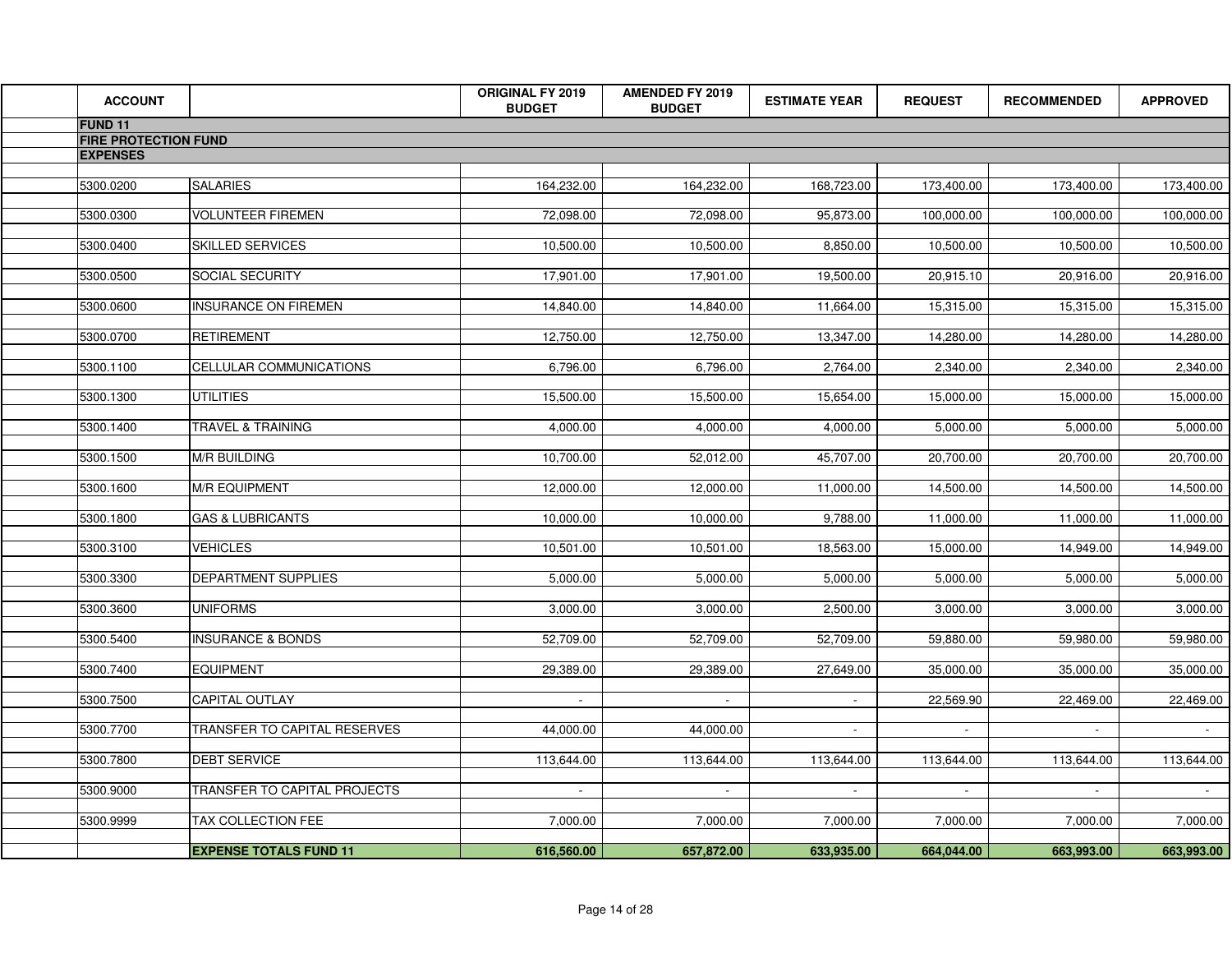|               | <b>ACCOUNT</b>                                                           |                                                                                                                   | <b>ORIGINAL FY 2019</b><br><b>BUDGET</b> | <b>AMENDED FY 2019</b><br><b>BUDGET</b> | <b>ESTIMATE YEAR</b> | <b>REQUEST</b> | <b>RECOMMENDED</b> | <b>APPROVED</b> |
|---------------|--------------------------------------------------------------------------|-------------------------------------------------------------------------------------------------------------------|------------------------------------------|-----------------------------------------|----------------------|----------------|--------------------|-----------------|
|               |                                                                          | <b>REVENUE TOTALS FUND 11</b>                                                                                     | 616,560.00                               | 657,872.00                              | 666,595.00           | 663,993.00     | 663,993.00         | 663,993.00      |
|               |                                                                          | Net (Rev/Exp)                                                                                                     |                                          |                                         | 32,660.00            | (51.00)        |                    |                 |
|               |                                                                          |                                                                                                                   |                                          |                                         |                      |                |                    |                 |
| *NOTES        | Salaries: Johnson (\$63,750); Peedin (38,250); PT Firefighters/Inspector |                                                                                                                   |                                          |                                         |                      |                |                    |                 |
| *NOTES        |                                                                          | <b>Skilled Services: Volunteer Firemen physicals</b>                                                              |                                          |                                         |                      |                |                    |                 |
| *NOTES        |                                                                          | Telephone: Johnson Phone Stipend (\$420); Air cards                                                               |                                          |                                         |                      |                |                    |                 |
| *NOTES        |                                                                          | (Insurance & Bonds: Workers Compensation (\$); Property, Vehicle, Liability Insurance (\$); Health Insurance (\$) |                                          |                                         |                      |                |                    |                 |
| *NOTES        | <b>Capital Outlay: F550 Utility Truck</b>                                |                                                                                                                   |                                          |                                         |                      |                |                    |                 |
| <b>*NOTES</b> |                                                                          | Debt Service: USDA-Building (\$36,356); USDA-Building (\$40,810); KS Bank-Fire Truck (\$36,477.12)                |                                          |                                         |                      |                |                    |                 |
|               |                                                                          |                                                                                                                   |                                          |                                         |                      |                |                    |                 |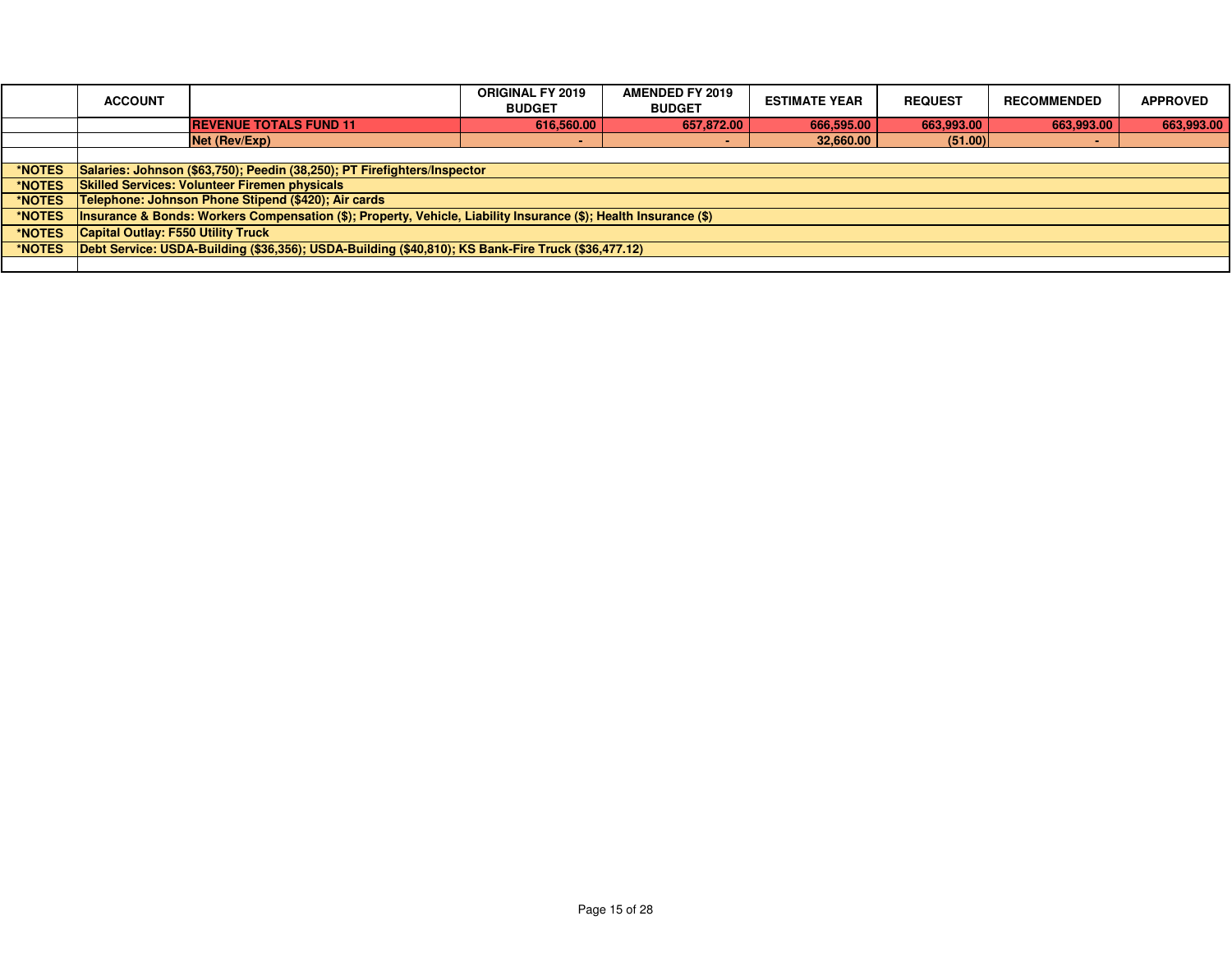|        | <b>ACCOUNT</b>        |                                                      | ORIGINAL FY 2019<br><b>BUDGET</b> | <b>AMENDED FY 2019</b><br><b>BUDGET</b> | <b>ESTIMATE YEAR</b> | <b>REQUEST</b> | <b>RECOMMENDED</b> | <b>APPROVED</b> |
|--------|-----------------------|------------------------------------------------------|-----------------------------------|-----------------------------------------|----------------------|----------------|--------------------|-----------------|
|        | <b>FUND 12</b>        |                                                      |                                   |                                         |                      |                |                    |                 |
|        | <b>GENERAL/MUSEUM</b> |                                                      |                                   |                                         |                      |                |                    |                 |
|        | <b>REVENUES</b>       |                                                      |                                   |                                         |                      |                |                    |                 |
|        | 3420.0000             | <b>MUSEUM INCOME</b>                                 | 69,166.00                         | 69,166.00                               | 66,252.00            | 67,000.00      | 67,000.00          | 67,000.00       |
|        |                       | <b>REVENUE TOTAL FUND 12</b>                         | 69,166.00                         | 69,166.00                               | 66,252.00            | 67,000.00      | 67,000.00          | 67,000.00       |
|        | <b>FUND 12</b>        |                                                      |                                   |                                         |                      |                |                    |                 |
|        | <b>GENERAL/MUSEUM</b> |                                                      |                                   |                                         |                      |                |                    |                 |
|        | <b>EXPENSES</b>       |                                                      |                                   |                                         |                      |                |                    |                 |
|        | 6120.0200             | <b>SALARIES</b>                                      | 40,500.00                         | 40,500.00                               | 38,172.00            | 35,848.75      | 35,849.00          | 35,849.00       |
|        | 6120.0500             | SOCIAL SECURITY                                      | 3,099.00                          | 3,099.00                                | 2,920.00             | 2,742.43       | 2,743.00           | 2,743.00        |
|        | 6120.0700             | <b>RETIREMENT</b>                                    | 3,060.00                          | 3,060.00                                | 4,866.00             | 3,635.63       | 3,636.00           | 3,636.00        |
|        | 6120.1100             | <b>TELEPHONE</b>                                     | 2,500.00                          | 2,500.00                                | 2,303.28             | 2,500.00       | 2,500.00           | 2,500.00        |
|        | 6120.1300             | <b>UTILITIES</b>                                     | 4,500.00                          | 4,500.00                                | 3,940.54             | 4,500.00       | 4,500.00           | 4,500.00        |
|        | 6120.1400             | <b>TRAVEL &amp; TRAINING</b>                         | 1,000.00                          | 1,000.00                                | 617.20               | 750.00         | 750.00             | 750.00          |
|        | 6120.1500             | M/R BLDGS & GROUNDS                                  | 2,000.00                          | 2,000.00                                | 1,814.00             | 2,000.00       | 2,000.00           | 2,000.00        |
|        | 6120.3300             | <b>DEPARTMENT SUPPLIES</b>                           | 2,100.00                          | 2,100.00                                | 1,206.56             | 1,500.00       | 1,500.00           | 1,500.00        |
|        | 6120.3400             | PROGRAMS                                             | 2,500.00                          | 2,500.00                                | 1,000.60             | 1,500.00       | 1,500.00           | 1,500.00        |
|        | 6120.5400             | INSURANCE/BONDS                                      | 5,500.00                          | 5,500.00                                | 5,500.00             |                |                    |                 |
|        | 6120.7400             | <b>EQUIPMENT</b>                                     | 2,000.00                          | 2,000.00                                | 1,304.11             | 2,000.00       | 2,000.00           | 2,000.00        |
|        | 6120.7500             | <b>CAPITAL OUTLAY</b>                                | $\sim$                            | $\blacksquare$                          | $\sim$               | $\blacksquare$ | $\sim$             | $\sim 100$      |
|        | 6120.7700             | MUSEUM RESERVE                                       | 407.00                            | 407.00                                  | 407.00               | 189.04         | 8,991.00           | 8,991.00        |
|        | 6120.8000             | <b>CONTINGENCY</b>                                   | $\sim$                            | $\sim$                                  | $\sim$               | $\mathbf{r}$   | 1,031.00           | 1,031.00        |
|        |                       | <b>EXPENSE TOTAL FUND 12</b>                         | 69,166.00                         | 69,166.00                               | 64,051.29            | 57,165.84      | 67,000.00          | 67,000.00       |
|        |                       | <b>REVENUE TOTAL FUND 12</b>                         | 69,166.00                         | 69,166.00                               | 66,252.00            | 67,000.00      | 67,000.00          | 67,000.00       |
|        |                       | <b>NET REV/EXP</b>                                   | $\sim$                            | $\sim 10$                               | 2,200.71             | 9,834.16       | $\sim$             | $\sim 10$       |
| *NOTES |                       | SALARIES: Tart (\$9,880); 75% Barefoot (\$25,968.75) |                                   |                                         |                      |                |                    |                 |
|        |                       |                                                      |                                   |                                         |                      |                |                    |                 |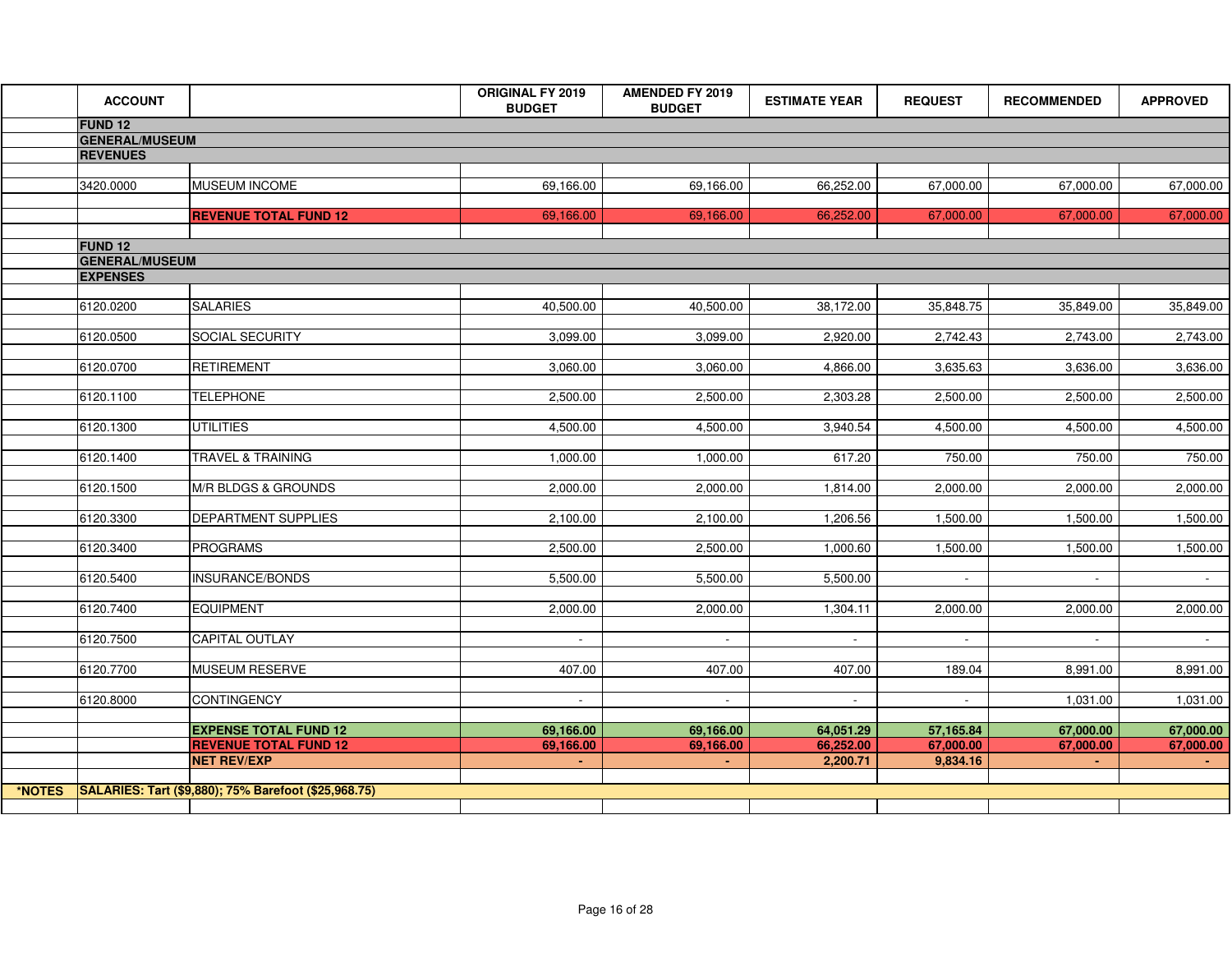| <b>ACCOUNT</b>         |                                                                                                       | ORIGINAL FY 2019<br><b>BUDGET</b> | <b>AMENDED FY 2019</b><br><b>BUDGET</b> | <b>ESTIMATE YEAR</b> | <b>REQUEST</b> | <b>RECOMMENDED</b> | <b>APPROVED</b> |
|------------------------|-------------------------------------------------------------------------------------------------------|-----------------------------------|-----------------------------------------|----------------------|----------------|--------------------|-----------------|
| FUND <sub>13</sub>     |                                                                                                       |                                   |                                         |                      |                |                    |                 |
| <b>GENERAL/LIBRARY</b> |                                                                                                       |                                   |                                         |                      |                |                    |                 |
| <b>REVENUES</b>        |                                                                                                       |                                   |                                         |                      |                |                    |                 |
| 3010.2019              | <b>CURRENT TAX 2019</b>                                                                               | 128,497.00                        | 128,497.00                              | 128,497.00           | 125,984.79     | 95,931.79          | 95,931.79       |
|                        |                                                                                                       |                                   |                                         |                      |                |                    |                 |
| 3660.0000              | <b>LIBRARY INCOME</b>                                                                                 | 12,750.00                         | 12,750.00                               | 13,677.00            | 12,750.00      | 12,750.00          | 12,750.00       |
|                        |                                                                                                       |                                   |                                         |                      |                |                    |                 |
| 3990.0000              | <b>FUND BALANCE</b>                                                                                   | $\blacksquare$                    | $\sim$                                  | $\sim$               | $\sim$         | $\sim$             | $\sim$ $-$      |
|                        | <b>REVENUE TOTAL FUND 13</b>                                                                          | 141,247.00                        | 141,247.00                              | 142,174.00           | 138,734.79     | 108,681.79         | 108,681.79      |
|                        |                                                                                                       |                                   |                                         |                      |                |                    |                 |
| <b>FUND 13</b>         |                                                                                                       |                                   |                                         |                      |                |                    |                 |
| <b>GENERAL/LIBRARY</b> |                                                                                                       |                                   |                                         |                      |                |                    |                 |
| <b>EXPENSES</b>        |                                                                                                       |                                   |                                         |                      |                |                    |                 |
| 6110.0200              | <b>SALARIES</b>                                                                                       | 84,633.00                         | 84,633.00                               | 84,633.00            | 57,094.25      | 57,095.00          | 57,095.00       |
|                        |                                                                                                       |                                   |                                         |                      |                |                    |                 |
| 6110.0500              | SOCIAL SECURITY                                                                                       | 6,475.00                          | 6,475.00                                | 6,475.00             | 4,367.71       | 4,368.00           | 4,368.00        |
| 6110.0700              | <b>RETIREMENT</b>                                                                                     | 6,700.00                          | 6,700.00                                | 6,700.00             | 5,226.80       | 5,227.00           | 5,227.00        |
|                        |                                                                                                       |                                   |                                         |                      |                |                    |                 |
| 6110.1100              | <b>TELEPHONE</b>                                                                                      | 3,000.00                          | 3,000.00                                | 2,662.36             | 3,000.00       | 3,000.00           | 3,000.00        |
|                        |                                                                                                       |                                   |                                         |                      |                |                    |                 |
| 6110.1300              | <b>UTILITIES</b>                                                                                      | 6,500.00                          | 6,500.00                                | 5,041.20             | 6,000.00       | 6,000.00           | 6,000.00        |
| 6110.1400              | TRAVEL & TRAINING                                                                                     | 2,000.00                          | 2,000.00                                | 1,376.42             | 2,000.00       | 2,000.00           | 2,000.00        |
|                        |                                                                                                       |                                   |                                         |                      |                |                    |                 |
| 6110.1500              | M/R LIBRARY BUILDING                                                                                  | 5,000.00                          | 5,000.00                                | 3,233.70             | 5,000.00       | 5,000.00           | 5,000.00        |
|                        |                                                                                                       |                                   |                                         |                      |                |                    |                 |
| 6110.3300              | <b>BOOKS SUPPLIES</b>                                                                                 | 15,000.00                         | 15,000.00                               | 13,130.05            | 15,000.00      | 15,000.00          | 15,000.00       |
| 6110.3400              | <b>PROGRAMS</b>                                                                                       | 5,000.00                          | 5,000.00                                | 4,399.17             | 5,000.00       | 5,000.00           | 5,000.00        |
|                        |                                                                                                       |                                   |                                         |                      |                |                    |                 |
| 6110.5300              | <b>DUES SUBSCRIPTION</b>                                                                              | 1,250.00                          | 1,250.00                                | 1,024.85             | 1,250.00       | 1,250.00           | 1,250.00        |
| 6110.5400              | INSURANCE/BONDS                                                                                       | 3,000.00                          | 3,000.00                                | 2,599.17             | 3,000.00       | 3,000.00           | 3,000.00        |
|                        |                                                                                                       |                                   |                                         |                      |                |                    |                 |
| 6110.7400              | <b>EQUIPMENT</b>                                                                                      | 2,689.00                          | 2,689.00                                | 2,689.00             | 1,774.94       | 1,741.79           | 1,741.79        |
|                        |                                                                                                       |                                   |                                         |                      |                |                    |                 |
| 6110.8000              | <b>CONTINGENCY</b>                                                                                    | $\sim$                            | $\sim$                                  | $\sim$               | $\sim$         | $\sim$             | $\sim 10^{-11}$ |
|                        | <b>EXPENSE TOTAL FUND 13</b>                                                                          | 141,247.00                        | 141,247.00                              | 133,963.92           | 108,713.70     | 108,681.79         | 108,681.79      |
|                        | <b>REVENUE TOTAL FUND 13</b>                                                                          | 141,247.00                        | 141,247.00                              | 142,174.00           | 138,734.79     | 108,681.79         | 108,681.79      |
|                        | <b>NET REV/EXP FUND 13</b>                                                                            |                                   | $\sim$                                  | 8,210.08             | 30,021.09      |                    |                 |
|                        |                                                                                                       |                                   |                                         |                      |                |                    |                 |
|                        | *NOTES Salaries: 25% Barefoot (\$8,656.25); Brewer (\$28,678); Lancaster (\$9,880); Vacant (\$9,880); |                                   |                                         |                      |                |                    |                 |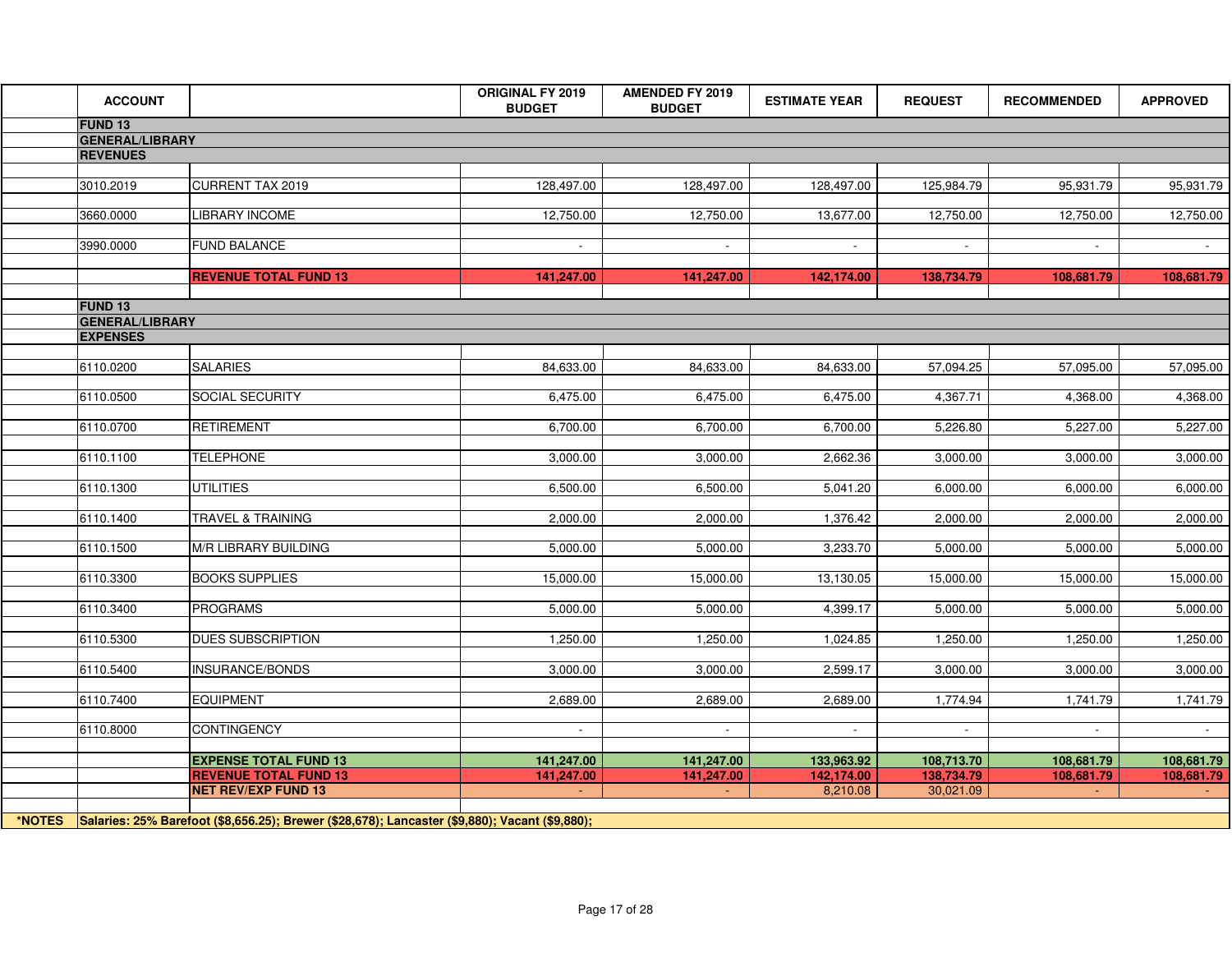| <b>ACCOUNT</b>                                              |                              | <b>ORIGINAL FY 2019</b><br><b>BUDGET</b> | <b>AMENDED FY 2019</b><br><b>BUDGET</b> | <b>ESTIMATE YEAR</b> | <b>REQUEST</b> | <b>RECOMMENDED</b> | <b>APPROVED</b> |
|-------------------------------------------------------------|------------------------------|------------------------------------------|-----------------------------------------|----------------------|----------------|--------------------|-----------------|
|                                                             |                              |                                          |                                         |                      |                |                    |                 |
| FUND <sub>14</sub><br><b>GENERAL/PARKS &amp; RECREATION</b> |                              |                                          |                                         |                      |                |                    |                 |
| <b>REVENUES</b>                                             |                              |                                          |                                         |                      |                |                    |                 |
|                                                             |                              |                                          |                                         |                      |                |                    |                 |
| 3010.2019                                                   | <b>CURRENT TAX 2019</b>      | 443,950.00                               | 443,950.00                              | 443,950.00           | 455,000.00     | 438,052.00         | 438,052.00      |
| 3650.0000                                                   | RECREATION DEPT INCOME       | 70,000.00                                | 110,674.00                              | 110,000.00           | 80,000.00      | 80,000.00          | 80,000.00       |
|                                                             |                              |                                          |                                         |                      |                |                    |                 |
| 3670.0000                                                   | <b>DONATIONS</b>             | $\sim$                                   | $\mathbf{r}$                            | $\sim$               | $\blacksquare$ |                    |                 |
|                                                             |                              |                                          |                                         |                      |                |                    |                 |
|                                                             | <b>REVENUE TOTAL FUND 14</b> | 513,950.00                               | 554,624.00                              | 553,950.00           | 535,000.00     | 518,052.00         | 518,052.00      |
| <b>FUND 14</b>                                              |                              |                                          |                                         |                      |                |                    |                 |
| <b>GENERAL/PARKS &amp; RECREATION</b>                       |                              |                                          |                                         |                      |                |                    |                 |
| <b>EXPENSES</b>                                             |                              |                                          |                                         |                      |                |                    |                 |
| 6200.0200                                                   | <b>SALARIES</b>              | 236,200.00                               | 236,200.00                              | 222,731.49           | 243,190.00     | 243,190.00         | 243,190.00      |
|                                                             |                              |                                          |                                         |                      |                |                    |                 |
| 6200.0300                                                   | <b>SKILLED SERVICES</b>      | 24,100.00                                | 24,100.00                               | 22,206.50            | 25,475.00      | 25,475.00          | 25,475.00       |
|                                                             |                              |                                          |                                         |                      |                |                    |                 |
| 6200.0500                                                   | SOCIAL SECURITY              | 18,070.00                                | 18,070.00                               | 17,038.96            | 18,604.04      | 18,605.00          | 18,605.00       |
| 6200.0700                                                   | <b>RETIREMENT</b>            | 21,854.01                                | 21,854.01                               | 28,398.26            | 24,897.04      | 24,898.00          | 24,898.00       |
|                                                             |                              |                                          |                                         |                      |                |                    |                 |
| 6200.1100                                                   | CELLULAR COMMUNICATIONS      | 1,100.00                                 | 1,100.00                                | 1,163.57             | 1,200.00       | 1,200.00           | 1,200.00        |
| 6200.1300                                                   | <b>UTILITES</b>              | 110,000.00                               | 110,000.00                              |                      |                |                    |                 |
|                                                             |                              |                                          |                                         | 90,810.56            | 110,000.00     | 110,000.00         | 110,000.00      |
| 6200.1400                                                   | <b>TRAVEL &amp; TRAINING</b> | 1,500.00                                 | 1,500.00                                | 1,825.41             | 2,000.00       | 2,000.00           | 2,000.00        |
|                                                             |                              |                                          |                                         |                      |                |                    |                 |
| 6200.1500                                                   | M/R BUILDINGS & GROUNDS      | 15,000.00                                | 55,674.00                               | 46,980.10            | 10,000.00      | 10,000.00          | 10,000.00       |
| 6200.1600                                                   | <b>M/R EQUIPMENT</b>         | 7,000.00                                 | 7,000.00                                | 7,474.27             | 7,500.00       | 7,500.00           | 7,500.00        |
|                                                             |                              |                                          |                                         |                      |                |                    |                 |
| 6200.1720                                                   | <b>SPECIAL PROJECTS</b>      | 20,000.00                                | 20,000.00                               | 20,194.54            | 20,000.00      | 20,000.00          | 20,000.00       |
|                                                             |                              |                                          |                                         |                      |                |                    |                 |
| 6200.1800                                                   | <b>GAS &amp; LUBRICANTS</b>  | 1,000.00                                 | 1,000.00                                | 1,218.49             | 1,300.00       | 1,300.00           | 1,300.00        |
| 6200.3000                                                   | <b>POSTAGE</b>               | 500.00                                   | 500.00                                  | 500.00               | 500.00         | 500.00             | 500.00          |
|                                                             |                              |                                          |                                         |                      |                |                    |                 |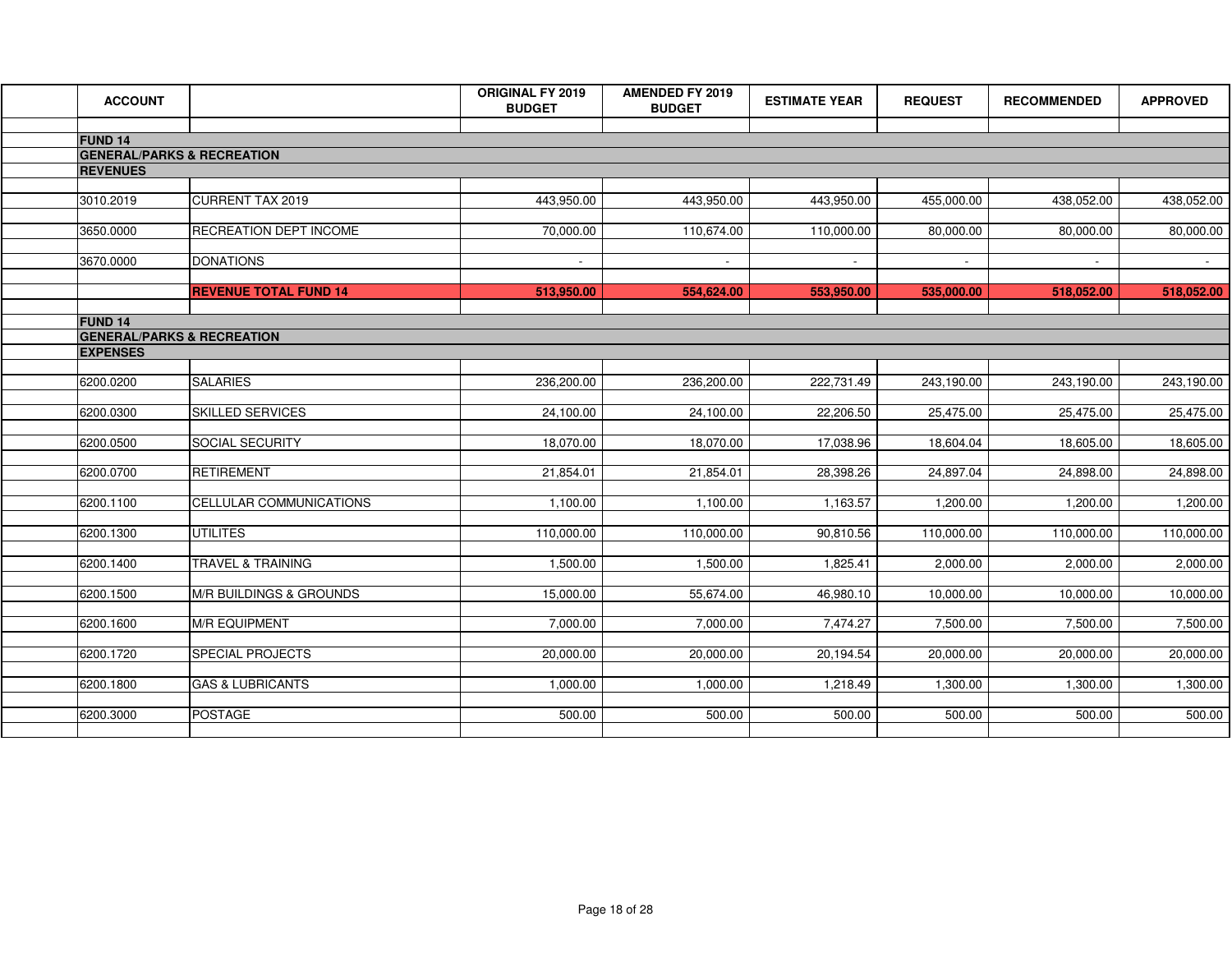|        | <b>ACCOUNT</b> |                                                                                                                                      | <b>ORIGINAL FY 2019</b><br><b>BUDGET</b> | <b>AMENDED FY 2019</b><br><b>BUDGET</b> | <b>ESTIMATE YEAR</b> | <b>REQUEST</b>           | <b>RECOMMENDED</b>       | <b>APPROVED</b> |
|--------|----------------|--------------------------------------------------------------------------------------------------------------------------------------|------------------------------------------|-----------------------------------------|----------------------|--------------------------|--------------------------|-----------------|
|        | 6200.3100      | <b>VEHICLES</b>                                                                                                                      | 1,000.00                                 | 1,000.00                                | 555.37               | 1,000.00                 | 1,000.00                 | 1,000.00        |
|        |                |                                                                                                                                      |                                          |                                         |                      |                          |                          |                 |
|        | 6200.3300      | <b>DEPARTMENT SUPPLIES</b>                                                                                                           | 45,000.00                                | 45,000.00                               | 41,934.78            | 47,184.00                | 47,184.00                | 47,184.00       |
|        | 6200.5300      | <b>DUES &amp; SUBSCRIPTIONS</b>                                                                                                      | 2,700.00                                 | 2,700.00                                | 2,672.60             | 2,700.00                 | 2,700.00                 | 2,700.00        |
|        |                |                                                                                                                                      |                                          |                                         |                      |                          |                          |                 |
|        | 6200.7400      | <b>EQUIPMENT</b>                                                                                                                     | 2,500.00                                 | 2.500.00                                | 2,000.00             | 2,500.00                 | 2.500.00                 | 2,500.00        |
|        |                |                                                                                                                                      |                                          |                                         |                      |                          |                          |                 |
|        | 6200.7500      | <b>CAPITAL OUTLAY</b>                                                                                                                | $\sim$                                   | $\sim$                                  | $\sim$               | $\overline{\phantom{a}}$ | $\overline{\phantom{a}}$ | $\sim$          |
|        |                |                                                                                                                                      |                                          |                                         |                      |                          |                          |                 |
|        | 6200.8000      | <b>CONTINGENCY</b>                                                                                                                   | 6,425.99                                 | 6,425.99                                | $\sim$               | 17,038.84                | $\overline{\phantom{a}}$ | $\sim$          |
|        |                | <b>EXPENSE TOTAL FUND 14</b>                                                                                                         | 513,950.00                               | 554,624.00                              | 507,704.90           | 535,088.92               | 518,052.00               | 518,052.00      |
|        |                | <b>REVENUE TOTAL FUND 14</b>                                                                                                         | 513,950.00                               | 554,624.00                              | 553,950.00           | 535,000.00               | 518,052.00               | 518,052.00      |
|        |                | <b>NET REV/EXP FUND 14</b>                                                                                                           | ٠                                        | ÷.                                      | 46,245.10            | (88.92)                  |                          |                 |
|        |                |                                                                                                                                      |                                          |                                         |                      |                          |                          |                 |
| *NOTES |                | Salaries: Matt Smith (\$60,000); Cheryl Hall (\$33,713); Tim Messer (\$41,303); Lisa Smith (\$42,820); Part Time/Seasonal (\$65,354) |                                          |                                         |                      |                          |                          |                 |
| *NOTES |                | Special Projects: Fire works (\$5,500); Advertisements (\$650); Special Events (\$2,682)                                             |                                          |                                         |                      |                          |                          |                 |
|        |                |                                                                                                                                      |                                          |                                         |                      |                          |                          |                 |
|        |                | <b>GENERAL FUNDS TOTAL (10, 11, 12, 13, 14)</b>                                                                                      |                                          |                                         |                      |                          |                          |                 |
|        |                | <b>EXPENSE TOTAL</b>                                                                                                                 | 4,208,043                                | 4,800,850.24                            | 4,578,700            | 4,409,188                | 4,383,343                | 4,383,343       |
|        |                | <b>REVENUE TOTAL</b>                                                                                                                 | 4.208.043                                | 4,800,850.24                            | 4,668,016            | 4.223.138                | 4,383,343                | 4,383,343       |
|        |                | <b>NET REV/EXP</b>                                                                                                                   |                                          | $\sim$                                  | 89,316               | (186, 050)               |                          |                 |
|        |                |                                                                                                                                      |                                          |                                         |                      |                          |                          |                 |
|        |                |                                                                                                                                      |                                          |                                         |                      |                          |                          |                 |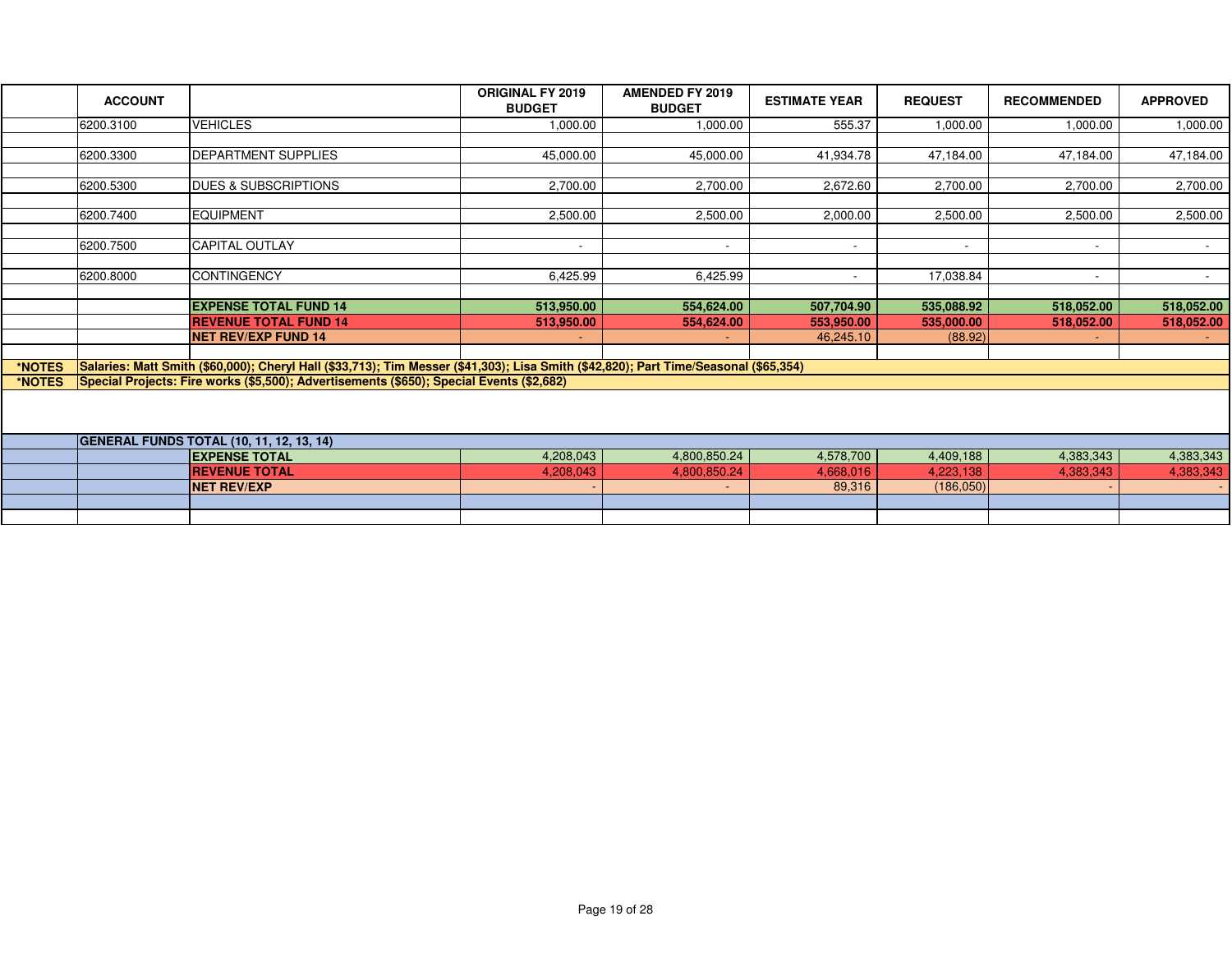|        | <b>ACCOUNT</b>                                                                   |                                                 | <b>ORIGINAL FY 2019</b><br><b>BUDGET</b> | <b>AMENDED FY 2019</b><br><b>BUDGET</b> | <b>ESTIMATE YEAR</b> | <b>REQUEST</b> | <b>RECOMMENDED</b> | <b>APPROVED</b> |
|--------|----------------------------------------------------------------------------------|-------------------------------------------------|------------------------------------------|-----------------------------------------|----------------------|----------------|--------------------|-----------------|
|        | <b>FUND 30</b>                                                                   |                                                 |                                          |                                         |                      |                |                    |                 |
|        | <b>WATER/SEWER FUND</b>                                                          |                                                 |                                          |                                         |                      |                |                    |                 |
|        | <b>REVENUES</b>                                                                  |                                                 |                                          |                                         |                      |                |                    |                 |
|        |                                                                                  |                                                 |                                          |                                         |                      |                |                    |                 |
|        | 3290.0000                                                                        | <b>INTEREST EARNED</b>                          | 1,200.00                                 | 1,200.00                                | 1,200.00             | 1,200.00       | 1,200.00           | 1,200.00        |
|        |                                                                                  |                                                 |                                          |                                         |                      |                |                    |                 |
|        | 3300.0000                                                                        | TRANSFER IN / OTHER FUNDS                       | $\sim$                                   | $\overline{\phantom{a}}$                | $\sim$               | $\sim$         | $\overline{a}$     | $\sim$ $-$      |
|        |                                                                                  |                                                 |                                          |                                         |                      |                |                    |                 |
|        | 3350.0000                                                                        | <b>MISCELLANEOUS</b>                            | 5,000.00                                 | 147,144.90                              | 188,629.35           | 5,000.00       | 5,000.00           | 5,000.00        |
|        |                                                                                  |                                                 |                                          |                                         |                      |                |                    |                 |
|        | 3490.0400                                                                        | <b>VERIZON WATER TOWER</b>                      | 27,500.00                                | 27,500.00                               | 27,500.00            | 28,715.00      | 28,715.00          | 28,715.00       |
|        |                                                                                  |                                                 |                                          |                                         |                      |                |                    |                 |
|        | 3710.0100                                                                        | <b>WATER CHARGES</b>                            | 1,362,000.00                             | 1,362,000.00                            | 00.000,005,1         | 1,362,000.00   | 1,362,000.00       | 1,362,000.00    |
|        |                                                                                  |                                                 |                                          |                                         |                      |                |                    |                 |
|        | 3710.0200                                                                        | <b>SEWER CHARGES</b>                            | 1,517,620.00                             | 1,517,620.00                            | 1,517,620.00         | 1,517,620.00   | 1,562,000.00       | 1,562,000.00    |
|        |                                                                                  |                                                 |                                          |                                         |                      |                |                    |                 |
|        | 3730.0100                                                                        | <b>WATER TAPS</b>                               | 12,040.00                                | 12,040.00                               | 5,000.00             | 12,000.00      | 12,000.00          | 12,000.00       |
|        |                                                                                  |                                                 |                                          |                                         |                      |                |                    |                 |
|        | 3730.0200                                                                        | <b>SEWER TAPS</b>                               | 12,040.00                                | 12.040.00                               | 5,000.00             | 12,000.00      | 12,000.00          | 12,000.00       |
|        |                                                                                  | <b>LATE CHARGES</b>                             | 2,500.00                                 | 2,500.00                                | 3,500.00             | 3,500.00       | 3,500.00           |                 |
|        | 3751.0000                                                                        |                                                 |                                          |                                         |                      |                |                    | 3,500.00        |
|        | 3990.0000                                                                        | <b>FUND BALANCE</b>                             | 115,000.00                               | 247,165.00                              | $\sim$               | $\sim$         | 100,000.00         | 100,000.00      |
|        |                                                                                  |                                                 |                                          |                                         |                      |                |                    |                 |
|        |                                                                                  | <b>REVENUE TOTAL FUND 30</b>                    | 3,054,900.00                             | 3,329,209.90                            | 3,110,449.35         | 2,942,035.00   | 3,086,415.00       | 3,086,415.00    |
|        |                                                                                  |                                                 |                                          |                                         |                      |                |                    |                 |
| *NOTES | Verizon Water Tower: Rental Agreement with Verizon Wireless at \$28,715 per year |                                                 |                                          |                                         |                      |                |                    |                 |
| *NOTES | Sewer Charges: 3% Volumetric Rate Increase (\$5.45/1,000 gallons)                |                                                 |                                          |                                         |                      |                |                    |                 |
| *NOTES |                                                                                  | <b>Fund Balance: Sludge Removal (\$100,000)</b> |                                          |                                         |                      |                |                    |                 |
|        |                                                                                  |                                                 |                                          |                                         |                      |                |                    |                 |
|        |                                                                                  |                                                 |                                          |                                         |                      |                |                    |                 |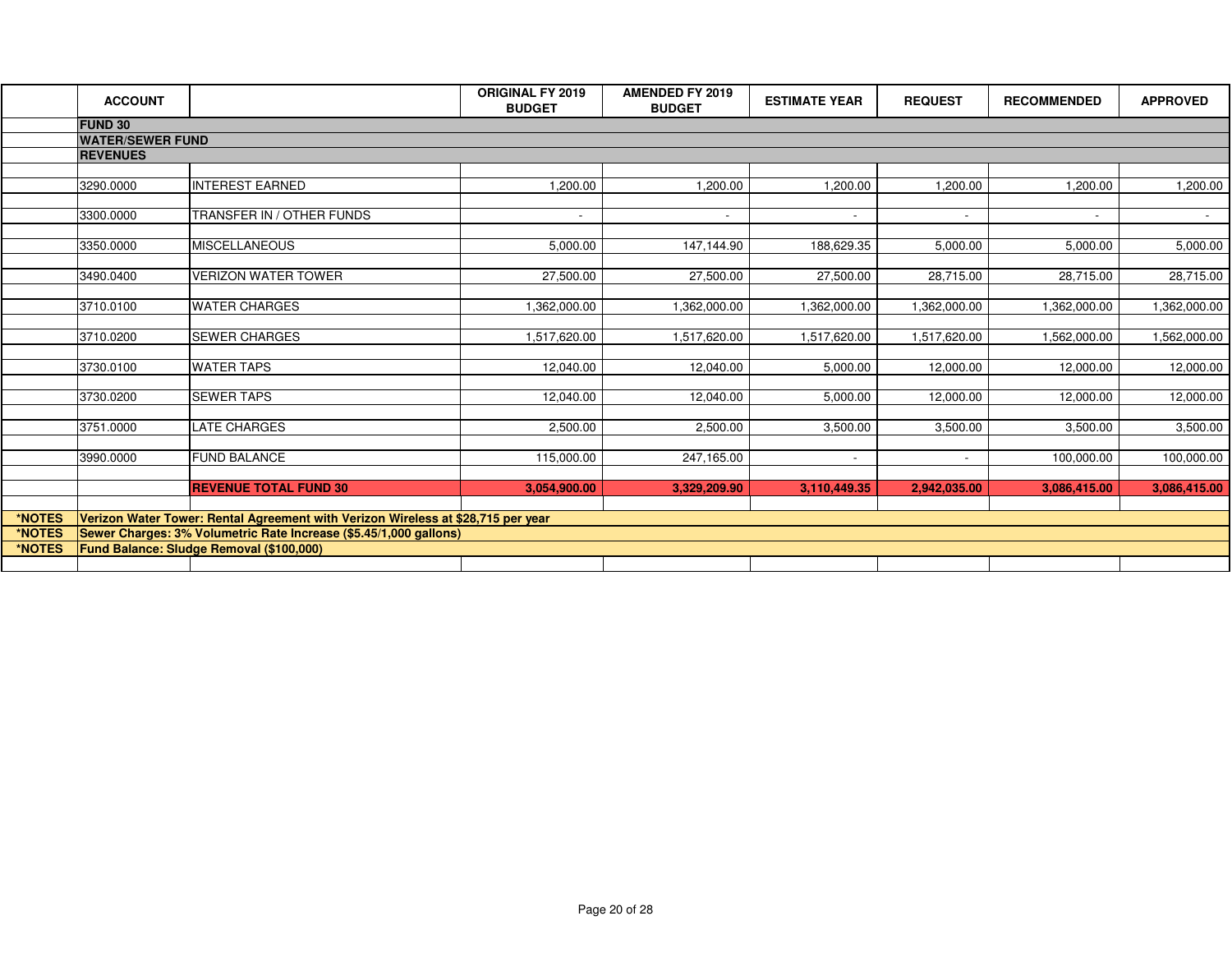| <b>ACCOUNT</b>         |                                               | <b>ORIGINAL FY 2019</b><br><b>BUDGET</b> | <b>AMENDED FY 2019</b><br><b>BUDGET</b> | <b>ESTIMATE YEAR</b>   | <b>REQUEST</b>         | <b>RECOMMENDED</b>     | <b>APPROVED</b>        |
|------------------------|-----------------------------------------------|------------------------------------------|-----------------------------------------|------------------------|------------------------|------------------------|------------------------|
| FUND 30                |                                               |                                          |                                         |                        |                        |                        |                        |
| <b>DEPARTMENT 7200</b> |                                               |                                          |                                         |                        |                        |                        |                        |
| <b>EXPENSES</b>        |                                               |                                          |                                         |                        |                        |                        |                        |
| 7200.0200              | <b>SALARIES</b>                               | 451,319.00                               | 451,319.00                              | 445,170.90             | 516,040.99             | 516,041.00             | 516,041.00             |
| 7200.0300              | <b>SKILLED SERVICES</b>                       | 85,000.00                                | 117,165.00                              | 122,413.74             | 85,000.00              | 85,000.00              | 85,000.00              |
| 7200.0430              | <b>IT SERVICES</b>                            | 50,000.00                                | 50,000.00                               | 45,110.72              | 50,000.00              | 50,000.00              | 50,000.00              |
| 7200.0450              | <b>LEGAL SERVICES</b>                         | 10,000.00                                | 10,000.00                               | 10,306.84              | 10,000.00              | 10,000.00              | 10,000.00              |
| 7200.0500              | <b>SOCIAL SECURITY</b>                        | 34,526.00                                | 34,526.00                               | 34,055.57              | 39,477.14              | 39,478.00              | 39,478.00              |
| 7200.0700<br>7200.1100 | <b>RETIREMENT EXPENSE</b><br><b>TELEPHONE</b> | 54,394.00<br>6,960.00                    | 54,394.00<br>6,960.00                   | 56,759.29<br>6,586.74  | 68,947.34<br>6,960.00  | 68,948.00<br>6,960.00  | 68,948.00<br>6,960.00  |
| 7200.1400              | TRAVEL & TRAINING                             | 5,000.00                                 | 5,000.00                                | 6,778.32               | 5,000.00               | 5,000.00               | 5,000.00               |
|                        |                                               |                                          |                                         |                        |                        |                        |                        |
| 7200.1500              | <b>M/R BUILDINGS</b>                          | $\sim$                                   | $\sim$                                  | $\sim$                 |                        |                        | $\sim$                 |
| 7200.1600              | <b>M/R EQUIPMENT</b>                          | 10,000.00                                | 10,000.00                               | 11,911.74              | 10,000.00              | 9,000.00               | 9,000.00               |
| 7200.1800              | <b>GAS &amp; LUBRICANTS</b>                   | 7,500.00                                 | 7,500.00                                | 9,542.85               | 10,000.00              | 9,000.00               | 9,000.00               |
| 7200.3100<br>7200.3200 | <b>VEHICLES</b><br><b>CHEMICALS</b>           | 5,000.00<br>2,500.00                     | 5,000.00<br>2,500.00                    | 9,967.20<br>3,620.84   | 7,500.00<br>4,000.00   | 7,500.00<br>4,000.00   | 7,500.00<br>4,000.00   |
|                        |                                               |                                          |                                         |                        |                        |                        |                        |
| 7200.3300              | DEPARTMENT SUPPLIES                           | 25,000.00                                | 25,000.00                               | 22,575.13              | 25,000.00              | 24,000.00              | 24,000.00              |
| 7200.3800              | <b>MATERIALS</b>                              | 25,000.00                                | 25,000.00                               | 26,042.60              | 35,000.00              | 34,000.00              | 34,000.00              |
| 7200.5400              | <b>INSURANCE &amp; BONDS</b>                  | 115,000.00                               | 115,000.00                              | 115,000.00             | 115,603.93             | 100,000.00             | 100,000.00             |
| 7200.7300<br>7200.7400 | LINE IMPROVEMENTS<br><b>EQUIPMENT</b>         | 35,000.00<br>12,500.00                   | 35,000.00<br>12,500.00                  | 20,766.00<br>12,852.57 | 35,000.00<br>12,500.00 | 34,000.00<br>11,500.00 | 34,000.00<br>11,500.00 |
| 7200.7500              | <b>CAPITAL OUTLAY</b>                         | 75,000.00                                | 75,920.00                               | 77,979.95              | $\sim$                 |                        | $\sim$ $-$             |
| 7200.7800              | <b>DEBT SERVICES</b>                          | 189,461.00                               | 189,461.00                              | 189,461.00             | 189,459.98             | 175,132.00             | 175,132.00             |
| 7200.8000              | <b>CONTINGENCY</b>                            | $\sim$                                   | $\sim$                                  | $\sim$                 | $\sim$                 | $\sim$                 | $\sim$                 |
| 7200.9905              | IN LIEU OF TAXES TO GEN FUND                  | 75,000.00                                | 75,000.00                               | 75,000.00              | 75,000.00              | 75,000.00              | 75,000.00              |
|                        | <b>EXPENSE TOTAL DEPARTMENT 7200</b>          | 1,274,160.00                             | 1,307,245.00                            | 1,301,902.00           | 1,300,489.37           | 1,264,559.00           | 1,264,559.00           |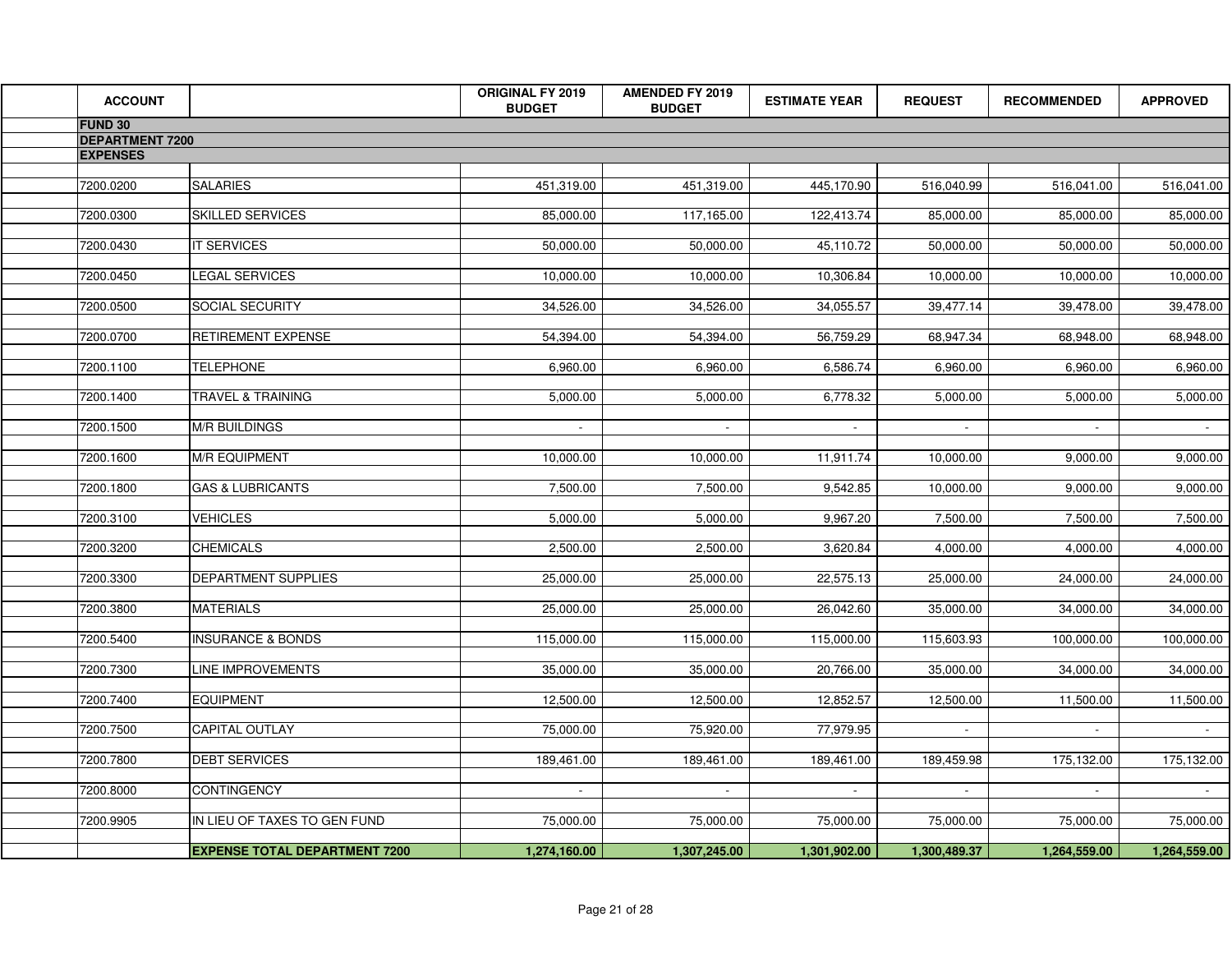|                                                                                                                                                                                                                        | <b>ACCOUNT</b>                                                                                                                         |                                                                                                                                                                                                    | <b>ORIGINAL FY 2019</b><br><b>BUDGET</b> | <b>AMENDED FY 2019</b><br><b>BUDGET</b> | <b>ESTIMATE YEAR</b> | <b>REQUEST</b> | <b>RECOMMENDED</b> | <b>APPROVED</b> |
|------------------------------------------------------------------------------------------------------------------------------------------------------------------------------------------------------------------------|----------------------------------------------------------------------------------------------------------------------------------------|----------------------------------------------------------------------------------------------------------------------------------------------------------------------------------------------------|------------------------------------------|-----------------------------------------|----------------------|----------------|--------------------|-----------------|
|                                                                                                                                                                                                                        |                                                                                                                                        |                                                                                                                                                                                                    |                                          |                                         |                      |                |                    |                 |
| Salaries: Robbins (\$76,355); Adams (\$43,562.50); Benjamin (\$38,250); Bryant (\$48,431.25); Evans (\$33,250); Fisher(\$37,500); 1/2 Palmer (\$15,600); Thornhill (\$14,560); Hardee (\$9,000); 1/3 Manager<br>*NOTES |                                                                                                                                        |                                                                                                                                                                                                    |                                          |                                         |                      |                |                    |                 |
|                                                                                                                                                                                                                        | (\$33,000); 1/2 Pickett (\$35,000); Molina (\$32,607.76); Thompson (33,196.80); Clerk/Admin (\$25,000); Overtime/On Call (\$33,196.80) |                                                                                                                                                                                                    |                                          |                                         |                      |                |                    |                 |
| *NOTES                                                                                                                                                                                                                 |                                                                                                                                        | Skilled Services: 1/2 Electricities (\$28,250); 1/2 Online Utility Exchange (\$1,000); 1/2 Smartgrid Hosting (\$5,500); 1/2 ADP Fees (\$11,250); 1/2 Southdata (\$13,500); 1/2 Paymentus (\$8,500) |                                          |                                         |                      |                |                    |                 |
| *NOTES                                                                                                                                                                                                                 | M/R Euipment: NorthStar Maintenance (\$8,000); Open Windows Financial (\$2,600)                                                        |                                                                                                                                                                                                    |                                          |                                         |                      |                |                    |                 |
| *NOTES                                                                                                                                                                                                                 | Insurance & Bonds: Workers Compensation (\$); General Liability, Vehicle, Property (\$); Health Benefits (\$65,000)                    |                                                                                                                                                                                                    |                                          |                                         |                      |                |                    |                 |
| *NOTES                                                                                                                                                                                                                 | Debt Services: USDA-Anx Dogeve (\$45,242); DENR-WWTP 18" Line (\$18,370.15); USDA-Pump Station (\$96,000); PW Building (\$15,848)      |                                                                                                                                                                                                    |                                          |                                         |                      |                |                    |                 |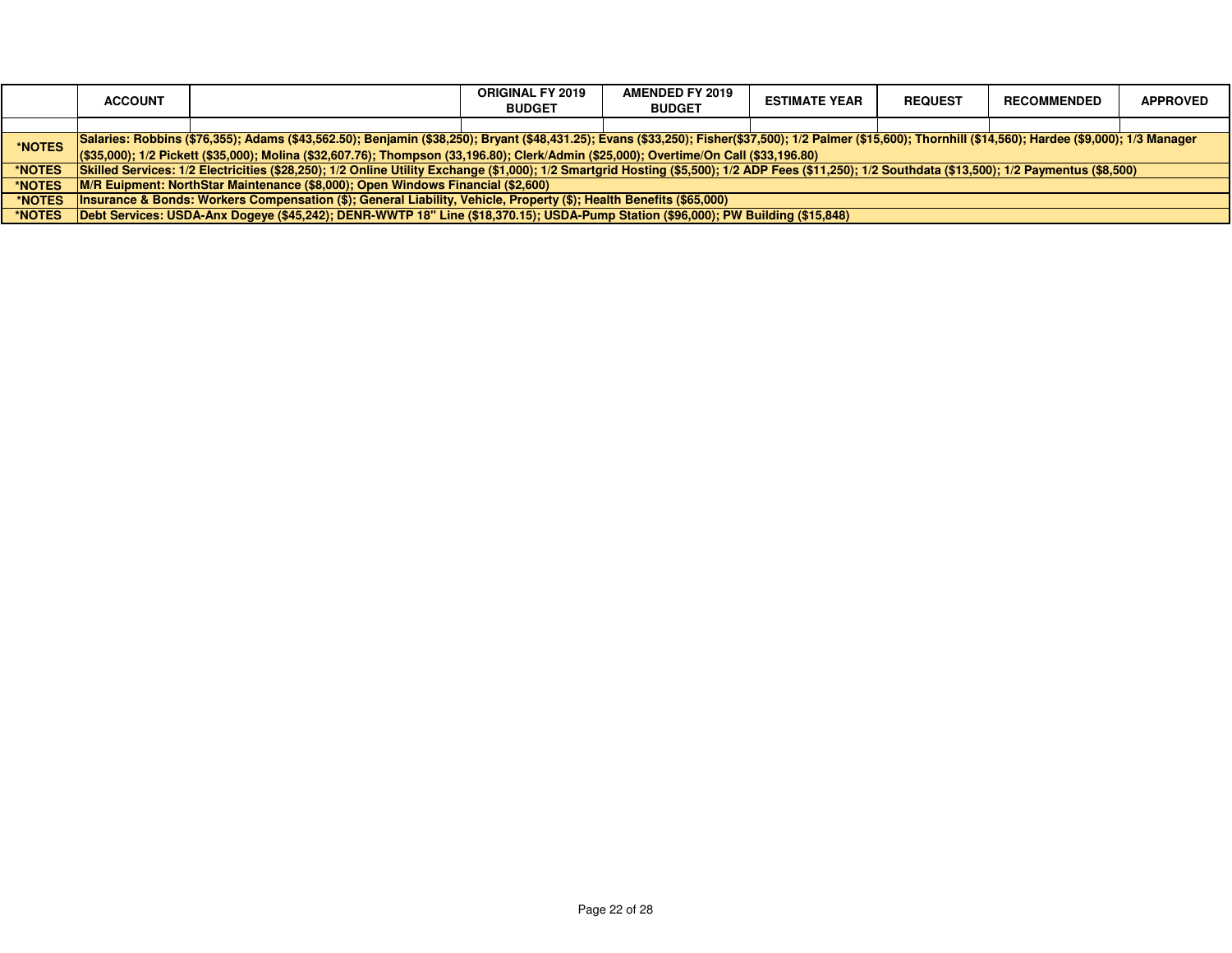|        | <b>ACCOUNT</b>         |                                                                                                             | <b>ORIGINAL FY 2019</b><br><b>BUDGET</b> | <b>AMENDED FY 2019</b><br><b>BUDGET</b> | <b>ESTIMATE YEAR</b>     | <b>REQUEST</b> | <b>RECOMMENDED</b> | <b>APPROVED</b>     |
|--------|------------------------|-------------------------------------------------------------------------------------------------------------|------------------------------------------|-----------------------------------------|--------------------------|----------------|--------------------|---------------------|
|        | <b>FUND 30</b>         |                                                                                                             |                                          |                                         |                          |                |                    |                     |
|        | <b>DEPARTMENT 8100</b> |                                                                                                             |                                          |                                         |                          |                |                    |                     |
|        | <b>EXPENSES</b>        |                                                                                                             |                                          |                                         |                          |                |                    |                     |
|        |                        |                                                                                                             |                                          |                                         |                          |                |                    |                     |
|        | 8100.0300              | <b>SKILLED SERVICES</b>                                                                                     | 28,000.00                                | 28,000.00                               | 5,000.00                 | 28,000.00      | 28,000.00          | 28,000.00           |
|        | 8100.1100              | CELLULAR COMMUNICATIONS                                                                                     | 360.00                                   | 360.00                                  | 360.00                   | 1,000.00       | 1,000.00           | 1,000.00            |
|        | 8100.1300              | <b>UTILITIES</b>                                                                                            | 23,000.00                                | 23,000.00                               | 15,808.76                | 23,000.00      | 23,000.00          | 23,000.00           |
|        | 8100.1400              | TRAVEL & TRAINING                                                                                           | $\overline{500.00}$                      | 500.00                                  | 500.00                   | 500.00         | 500.00             | 500.00              |
|        | 8100.1600              | <b>M/R EQUIPMENT</b>                                                                                        | 37,000.00                                | 37,000.00                               | 21,767.66                | 37,000.00      | 35,000.00          | 35,000.00           |
|        | 8100.3200              | <b>CHEMICALS</b>                                                                                            | 500.00                                   | 500.00                                  | 1,743.69                 | 2,000.00       | 2,000.00           | 2,000.00            |
|        | 8100.3300              | <b>DEPARTMENT SUPPLIES</b>                                                                                  | 650.00                                   | 650.00                                  | 1,994.56                 | 500.00         | 500.00             | 500.00              |
|        | 8100.4800              | <b>WATER PURCHASES</b>                                                                                      | 700,000.00                               | 700,000.00                              | 704,024.78               | 725,000.00     | 664,248.00         | 664,248.00          |
|        | 8100.7400              | <b>EQUIPMENT</b>                                                                                            | 1,500.00                                 | 1,500.00                                | 1,500.00                 | 1,500.00       | 1,500.00           | 1,500.00            |
|        | 8100.7500              | CAPITAL OUTLAY                                                                                              | $\overline{a}$                           | $\sim$                                  | $\mathbf{r}$             |                |                    |                     |
|        | 8100.7600              | <b>CAPITAL RESERVE</b>                                                                                      | $\overline{\phantom{a}}$                 | $\blacksquare$                          | $\overline{\phantom{a}}$ | $\sim$         |                    | $\sim$              |
|        | 8100.7700              | <b>GRANT MATCH</b>                                                                                          | $\sim$                                   | $\sim$                                  | $\sim$                   |                |                    | $\sigma_{\rm{max}}$ |
|        | 8100.7800              | <b>DEBT SERVICES</b>                                                                                        | 77,292.00                                | 77,292.00                               | 77,292.00                | 77,291.03      | 77,292.00          | 77,292.00           |
|        | 8100.8000              | <b>CONTINGENCY</b>                                                                                          | $\sim$                                   | $\sim$                                  | $\sim$                   | $\sim$         | $\sim$             | $\sim 100$          |
|        | 8100.9990              | TRANSFER TO CAP. PROJ.                                                                                      | $\sim$                                   | $\sim$                                  | $\sim$                   | $\sim$         | $\sim$             | $\sim$              |
|        |                        | <b>EXPENSE TOTAL DEPARTMENT 8100</b>                                                                        | 868,802.00                               | 868,802.00                              | 829,991.45               | 895,791.03     | 833,040.00         | 833,040.00          |
| *NOTES |                        | Skilled Services: Environment One; DENR; NC Rural Water; Ezzel Electric                                     |                                          |                                         |                          |                |                    |                     |
| *NOTES |                        | M/R Equipment: Water Tower Maintenance (\$30,000)                                                           |                                          |                                         |                          |                |                    |                     |
| *NOTES |                        | Debt Services: DENR-Water Phase I (\$10,800); BB&T-Water Phase II (\$36,964.03); DENR-Smart Grid (\$29,527) |                                          |                                         |                          |                |                    |                     |
|        |                        |                                                                                                             |                                          |                                         |                          |                |                    |                     |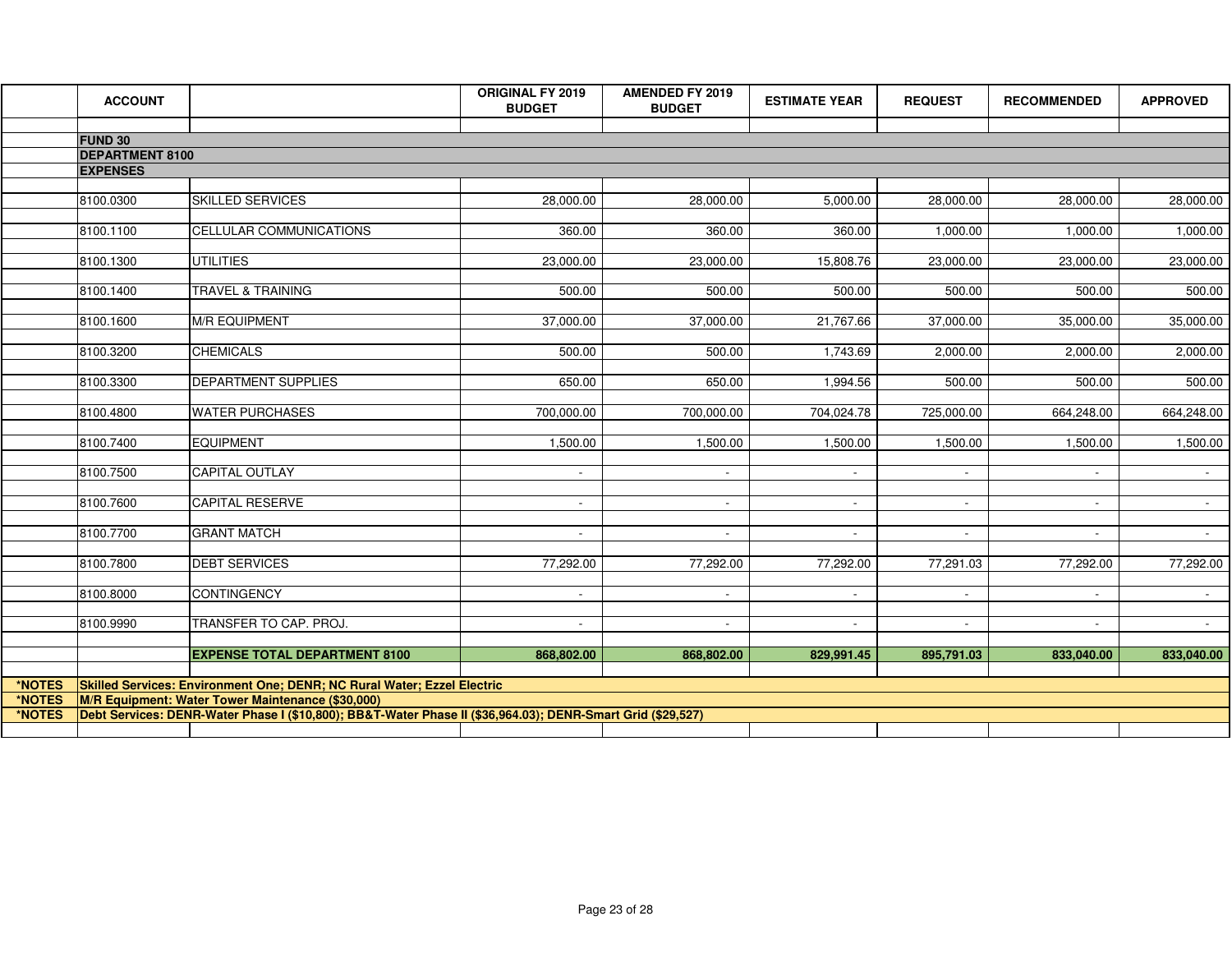| <b>ACCOUNT</b>         |                                      | <b>ORIGINAL FY 2019</b><br><b>BUDGET</b> | <b>AMENDED FY 2019</b><br><b>BUDGET</b> | <b>ESTIMATE YEAR</b> | <b>REQUEST</b> | <b>RECOMMENDED</b> | <b>APPROVED</b> |
|------------------------|--------------------------------------|------------------------------------------|-----------------------------------------|----------------------|----------------|--------------------|-----------------|
| <b>FUND 30</b>         |                                      |                                          |                                         |                      |                |                    |                 |
| <b>DEPARTMENT 8220</b> |                                      |                                          |                                         |                      |                |                    |                 |
| <b>EXPENSES</b>        |                                      |                                          |                                         |                      |                |                    |                 |
| 8220.0200              | <b>SALARIES</b>                      | 315,687.00                               | 315,687.00                              | 219,266.39           | 340,595.46     | 340,596.00         | 340,596.00      |
|                        |                                      |                                          |                                         |                      |                |                    |                 |
| 8220.0300              | <b>SKILLED SERVICES</b>              | 71,440.00                                | 71,440.00                               | 80,483.24            | 71,440.00      | 71,440.00          | 71,440.00       |
| 8220.0400              | SOCIAL SECURITY                      | 24,151.00                                | 24,151.00                               | 16,620.58            | 23,668.75      | 23,669.00          | 23,669.00       |
|                        |                                      |                                          |                                         |                      |                |                    |                 |
| 8220.0500              | <b>RETIREMENT</b>                    | 40,251.00                                | 40,251.00                               | 26,636.74            | 43,315.36      | 43,316.00          | 43,316.00       |
| 8220.1100              | CELLULAR COMMUNICATIONS              | 1,320.00                                 | 1,320.00                                | 1,768.89             | 7,000.00       | 7,000.00           | 7,000.00        |
|                        |                                      |                                          |                                         |                      |                |                    |                 |
| 8220.1300              | <b>UTILITIES</b>                     | 57,250.00                                | 57,250.00                               | 68,007.78            | 75,000.00      | 73,500.00          | 73,500.00       |
| 8220.1400              | TRAVEL & TRAINING                    | 5,000.00                                 | 5,000.00                                | 4,111.71             | 5,000.00       | 5,000.00           | 5,000.00        |
|                        |                                      |                                          |                                         |                      |                |                    |                 |
| 8220.1500              | <b>M/R BUILDING</b>                  | 7,500.00                                 | 93,857.45                               | 49,505.37            | 5,000.00       | 5,000.00           | 5,000.00        |
| 8220.1600              | <b>M/R EQUIPMENT</b>                 | 36,200.00                                | 82,557.45                               | 80,000.00            | 29,000.00      | 20,000.00          | 20,000.00       |
|                        |                                      |                                          |                                         |                      |                |                    |                 |
| 8220.1800              | <b>GAS &amp; LUBRICANTS</b>          | 8,000.00                                 | 8,000.00                                | 13,000.00            | 8,000.00       | 7,500.00           | 7,500.00        |
| 8220.2100              | RENT-EQUIPMENT                       | 2,500.00                                 | 6,810.00                                | 16,446.37            | 2,500.00       | 2,500.00           | 2,500.00        |
|                        |                                      |                                          |                                         |                      |                |                    |                 |
| 8220.3100              | <b>VEHICLES</b>                      | 5,000.00                                 | 5,000.00                                | 8,811.35             | 5,000.00       | 4,000.00           | 4,000.00        |
| 8220.3200              | <b>CHEMICALS</b>                     | 20,000.00                                | 20,000.00                               | 25,176.96            | 30,000.00      | 27,958.00          | 27,958.00       |
|                        |                                      |                                          |                                         |                      |                |                    |                 |
| 8220.3300              | <b>DEPARTMENT SUPPLIES</b>           | 9,000.00                                 | 9,000.00                                | 22,140.80            | 15,000.00      | 15,000.00          | 15,000.00       |
| 8220.3800              | <b>MATERIALS</b>                     | 4,200.00                                 | 4,200.00                                | 5,000.00             | 5,000.00       | 5,000.00           | 5,000.00        |
|                        |                                      |                                          |                                         |                      |                |                    |                 |
| 8220.5400              | <b>INSURANCE &amp; BONDS</b>         | 80,000.00                                | 80,000.00                               | 76,875.66            | 80,000.00      | 75,000.00          | 75,000.00       |
| 8220.7400              | <b>EQUIPMENT</b>                     | 22,120.00                                | 22,120.00                               | 6,802.83             | 19,000.00      | 17,000.00          | 17,000.00       |
|                        |                                      |                                          |                                         |                      |                |                    |                 |
| 8220.7500              | CAPITAL OUTLAY                       | 40,000.00                                | 40,000.00                               | 37,625.93            | 47,500.00      | 40,000.00          | 40,000.00       |
| 8220.7600              | <b>SLUDGE DISPOSAL</b>               | 55,000.00                                | 159,200.00                              | 350,504.20           | 100,000.00     | 100,000.00         | 100,000.00      |
|                        |                                      |                                          |                                         |                      |                |                    |                 |
| 8220.8000              | CONTINGENCY                          | $\sim$                                   | $\sim$                                  |                      |                |                    | $\sim$          |
| 8220.9910              | <b>DEBT SERVICE</b>                  | 107,319.00                               | 107,319.00                              | 107,319.00           | 105,337.00     | 105,337.00         | 105,337.00      |
|                        |                                      |                                          |                                         |                      |                |                    |                 |
|                        | <b>EXPENSE TOTAL DEPARTMENT 8220</b> | 911,938.00                               | 1,153,162.90                            | 1,216,103.80         | 1,017,356.58   | 988,816.00         | 988,816.00      |
|                        | <b>EXPENSE TOTAL FUND 30</b>         | 3,054,900.00                             | 3,329,209.90                            | 3,347,997.25         | 3,213,636.98   | 3,086,415.00       | 3,086,415.00    |
|                        |                                      |                                          |                                         |                      |                |                    |                 |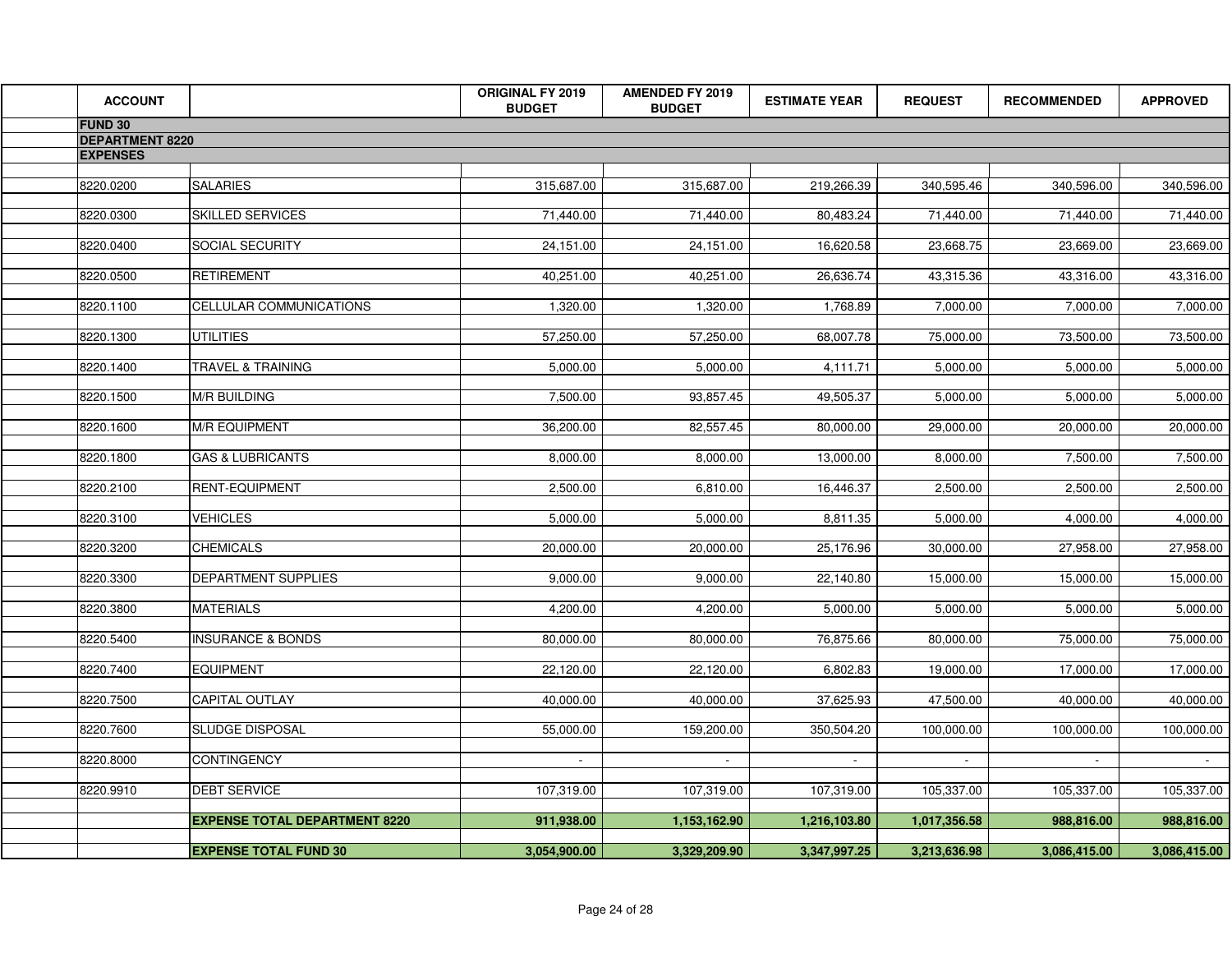|               | <b>ACCOUNT</b>                                                                                                                                                                                                       | <b>ORIGINAL FY 2019</b><br><b>BUDGET</b> | <b>AMENDED FY 2019</b><br><b>BUDGET</b> | <b>ESTIMATE YEAR</b> | <b>REQUEST</b> | <b>RECOMMENDED</b> | <b>APPROVED</b> |  |
|---------------|----------------------------------------------------------------------------------------------------------------------------------------------------------------------------------------------------------------------|------------------------------------------|-----------------------------------------|----------------------|----------------|--------------------|-----------------|--|
|               | <b>REVENUE TOTAL FUND 30</b>                                                                                                                                                                                         | 3,054,900.00                             | 3.329.209.90                            | 3.110.449.35         | 2.942.035.00   | 3.086.415.00       | 3,086,415.00    |  |
|               | <b>NET REV/EXP</b>                                                                                                                                                                                                   |                                          |                                         | (237, 547.90)        | (271,601.98)   |                    |                 |  |
| *NOTES        | Salaries: Leavitt (\$52,500); Proctor (\$49,503); Jensen (\$33,415); Ellis (\$32,619.60); Phillips (\$33,415.20); Eatmon (\$45,713.46); 1/2 Douglas (\$21,250); 1/3 S. Tart (\$20,300); Overtime/On Call (\$20,679); |                                          |                                         |                      |                |                    |                 |  |
| <b>*NOTES</b> | Skilled Services: 1/3 Audit (\$7,340); ; Environment One                                                                                                                                                             |                                          |                                         |                      |                |                    |                 |  |
| <b>*NOTES</b> | M/R Equipment: Replace Control Panel (\$9,000); Grit Chamber Repairs (\$10,000)                                                                                                                                      |                                          |                                         |                      |                |                    |                 |  |
| <b>*NOTES</b> | Equipment: Flow Meters (\$10,000); Hack Sampling Software (\$8,000)                                                                                                                                                  |                                          |                                         |                      |                |                    |                 |  |
| <b>*NOTES</b> | Debt Services: DENR-WWTP Expansion (\$105,337)                                                                                                                                                                       |                                          |                                         |                      |                |                    |                 |  |
| *NOTES        | Capital Outlay: (5) 900 MHZ Radios (\$7,500); Scada Upgrade (\$25,000); Emergency Pump Pipe/Shed (\$15,000)                                                                                                          |                                          |                                         |                      |                |                    |                 |  |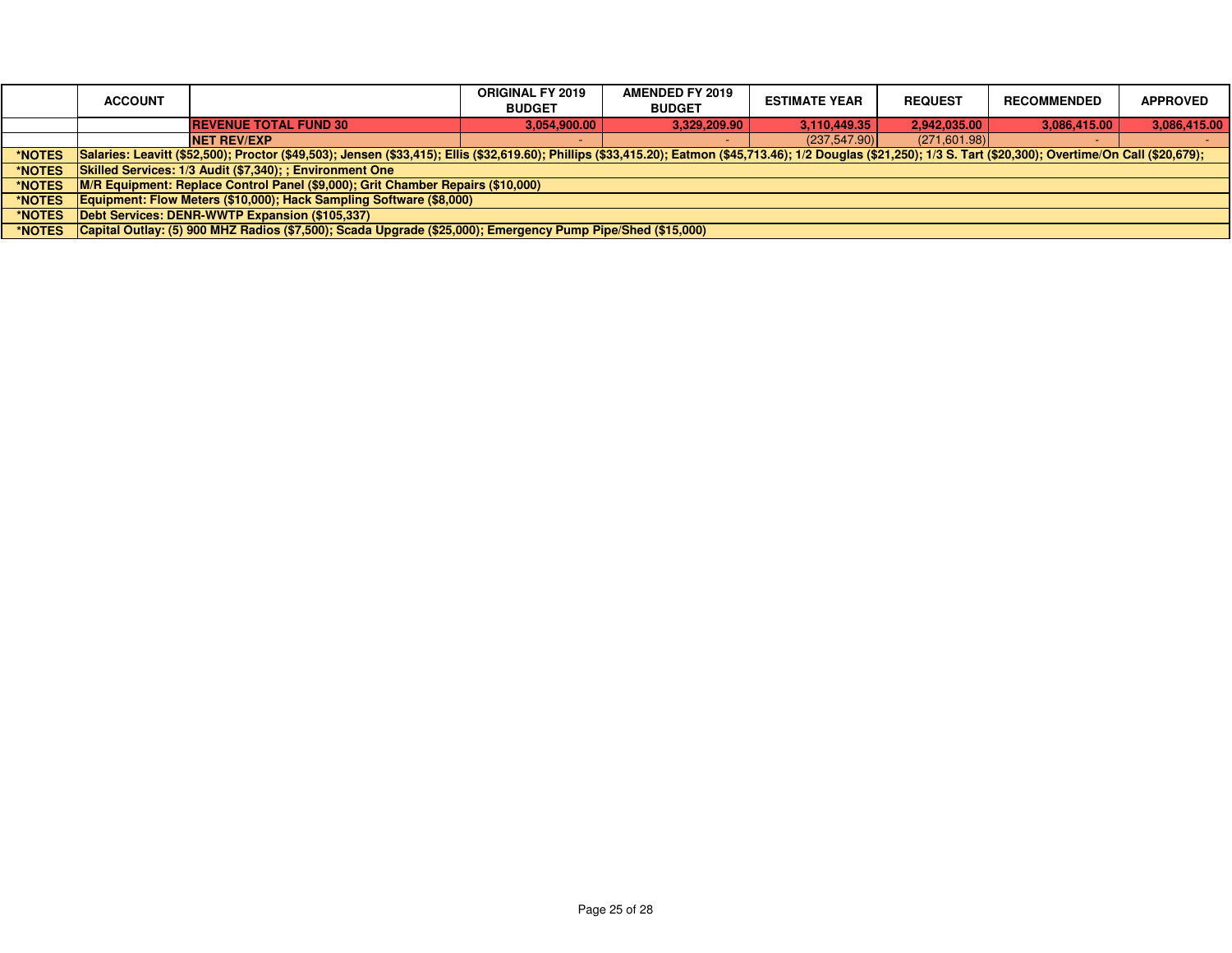| <b>ACCOUNT</b>             |                              | <b>ORIGINAL FY 2019</b><br><b>BUDGET</b> | <b>AMENDED FY 2019</b><br><b>BUDGET</b> | <b>ESTIMATE YEAR</b> | <b>REQUEST</b>           | <b>RECOMMENDED</b>       | <b>APPROVED</b> |  |  |
|----------------------------|------------------------------|------------------------------------------|-----------------------------------------|----------------------|--------------------------|--------------------------|-----------------|--|--|
| <b>FUND 31</b>             |                              |                                          |                                         |                      |                          |                          |                 |  |  |
| <b>ELECTRIC DEPARTMENT</b> |                              |                                          |                                         |                      |                          |                          |                 |  |  |
| <b>REVENUES</b>            |                              |                                          |                                         |                      |                          |                          |                 |  |  |
|                            |                              |                                          |                                         |                      |                          |                          |                 |  |  |
| 3190.0000                  | POLE ATTACHMENT FEE          | 14,935.00                                | 14,935.00                               | 14,935.00            | 15,383.00                | 15,383.00                | 15,383.00       |  |  |
|                            |                              |                                          |                                         |                      |                          |                          |                 |  |  |
| 3290.0000                  | <b>INTEREST EARNED</b>       | 1,000.00                                 | 1,000.00                                | 000.00.1             | 1,000.00                 | 1,000.00                 | 1,000.00        |  |  |
|                            |                              |                                          |                                         |                      |                          |                          |                 |  |  |
| 3350.0000                  | <b>MISCELLANEOUS</b>         | 10,000.00                                | 10,000.00                               | 22,000.00            | 10,000.00                | 10,000.00                | 10,000.00       |  |  |
|                            |                              |                                          |                                         |                      |                          |                          |                 |  |  |
| 3710.0000                  | <b>ELECTRIC CHARGES</b>      | 4,199,000.00                             | 4,199,000.00                            | 4,199,000.00         | 4,235,000.00             | 4,255,667.00             | 4,255,667.00    |  |  |
|                            |                              |                                          |                                         |                      |                          |                          |                 |  |  |
| 3710.1000                  | <b>ELECTRIC SALES TAX</b>    | 293,930.00                               | 293,930.00                              | 293,930.00           | 296,450.00               | 296,450.00               | 296,450.00      |  |  |
|                            |                              |                                          |                                         |                      |                          |                          |                 |  |  |
| 3750.0000                  | <b>CUT OUT\LATE CHARGES</b>  | 10,000.00                                | 10,000.00                               | 12,000.00            | 15,000.00                | 15,000.00                | 15,000.00       |  |  |
|                            |                              |                                          |                                         |                      |                          |                          |                 |  |  |
| 3990.0000                  | <b>FUND BALANCE</b>          | $\overline{\phantom{a}}$                 | $\sim$                                  | $\sim$               | $\overline{\phantom{a}}$ | $\overline{\phantom{0}}$ | $\sim$          |  |  |
|                            |                              |                                          |                                         |                      |                          |                          |                 |  |  |
|                            | <b>REVENUE TOTAL FUND 31</b> | 4,528,865.00                             | 4,528,865.00                            | 4,542,865.00         | 4,572,833.00             | 4,593,500.00             | 4,593,500.00    |  |  |
|                            |                              |                                          |                                         |                      |                          |                          |                 |  |  |
|                            |                              |                                          |                                         |                      |                          |                          |                 |  |  |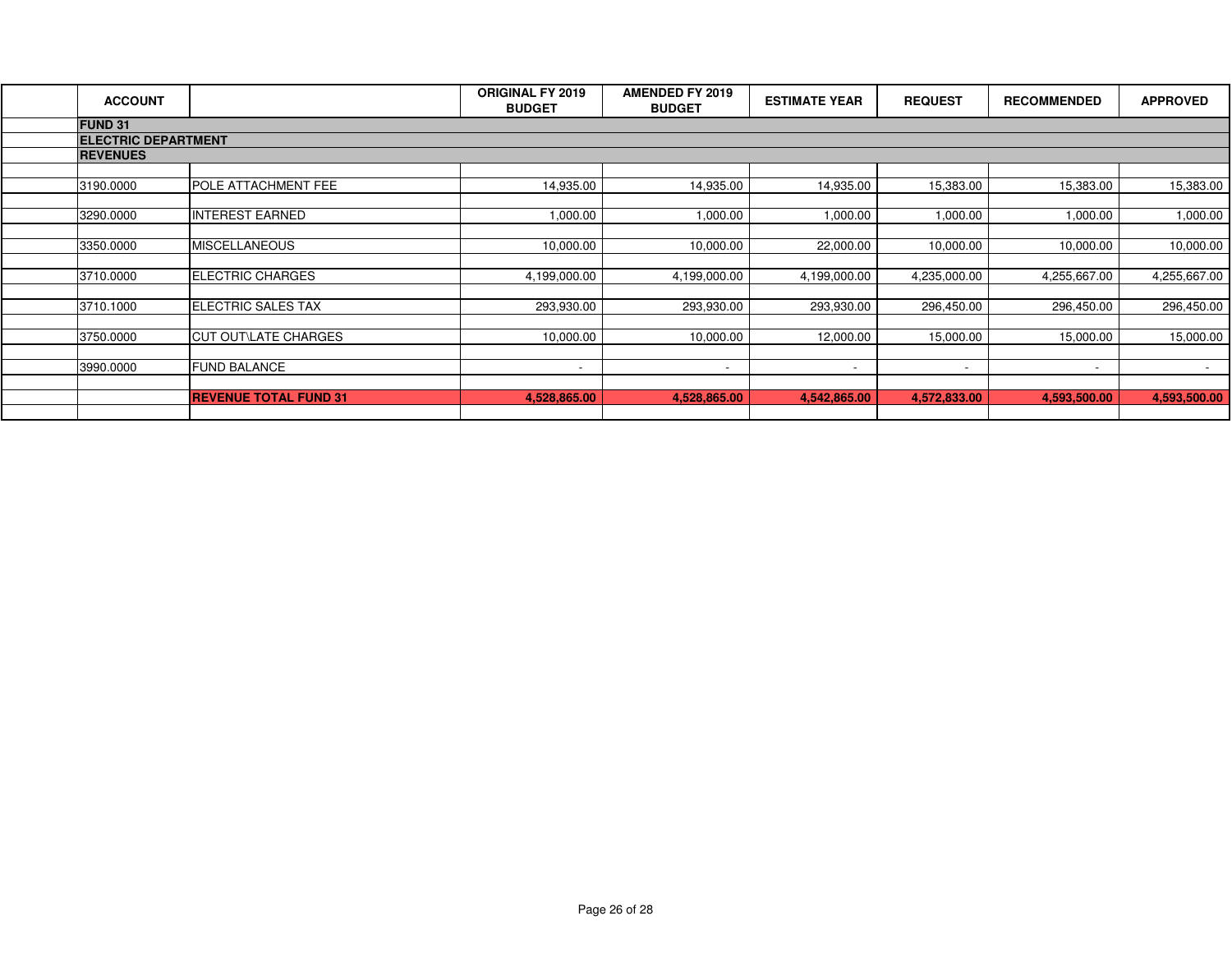| <b>ACCOUNT</b>                            |                                      | ORIGINAL FY 2019<br><b>BUDGET</b> | <b>AMENDED FY 2019</b><br><b>BUDGET</b> | <b>ESTIMATE YEAR</b> | <b>REQUEST</b> | <b>RECOMMENDED</b> | <b>APPROVED</b> |
|-------------------------------------------|--------------------------------------|-----------------------------------|-----------------------------------------|----------------------|----------------|--------------------|-----------------|
| FUND 31                                   |                                      |                                   |                                         |                      |                |                    |                 |
| <b>DEPARTMENT 6600</b><br><b>EXPENSES</b> |                                      |                                   |                                         |                      |                |                    |                 |
|                                           |                                      |                                   |                                         |                      |                |                    |                 |
| 6600.1100                                 | ELECTRIC SALES TAX OF 7%             | 293,930.00                        | 293,930.00                              | 293,930.00           | 296,450.00     | 296,450.00         | 296,450.00      |
| 6600.9900                                 | TRANSFER TO GENERAL FUND             |                                   |                                         |                      |                |                    |                 |
| 6600.9905                                 | IN LIEU OF TAXES TO GEN FUND         | 25,000.00                         | 25,000.00                               | 25,000.00            | 25,000.00      | 25,000.00          | 25,000.00       |
| 6600.9990                                 | TRANSFER TO CPA. PROJ.               | $\sim$                            | $\sim$                                  | $\sim$               | $\sim$         | $\sim$             | $\sim$ $-$      |
|                                           | <b>EXPENSE TOTAL DEPARTMENT 6600</b> | 318,930.00                        | 318,930.00                              | 318,930.00           | 321,450.00     | 321,450.00         | 321,450.00      |
| <b>FUND 31</b>                            |                                      |                                   |                                         |                      |                |                    |                 |
| <b>DEPARTMENT 8110</b><br><b>EXPENSES</b> |                                      |                                   |                                         |                      |                |                    |                 |
|                                           |                                      |                                   |                                         |                      |                |                    |                 |
| 8110.0200                                 | <b>SALARIES</b>                      | 452,744.00                        | 452,744.00                              | 452,744.00           | 476,295.72     | 476,296.00         | 476,296.00      |
| 8110.0300                                 | <b>SKILLED SERVICES</b>              | 135,000.00                        | 135,000.00                              | 135,000.00           | 135,000.00     | 135,000.00         | 135,000.00      |
| 8110.0400                                 | PROFESSIONAL SERVICES                | 13,000.00                         | 13,000.00                               | 14,000.00            | 10,000.00      | 10,000.00          | 10,000.00       |
| 8110.0430                                 | <b>IT SERVICES</b>                   | 50,000.00                         | 50,000.00                               | 50,000.00            | 50,000.00      | 50,000.00          | 50,000.00       |
| 8110.0450                                 | LEGAL SERVICES                       | 20,000.00                         | 20,000.00                               | 20,000.00            | 20,000.00      | 20,000.00          | 20,000.00       |
| 8110.0500                                 | SOCIAL SECURITY                      | 34,635.00                         | 34,635.00                               | 34,635.00            | 36,436.62      | 36,437.00          | 36,437.00       |
| 8110.0700                                 | RETIREMENT EXPENSE                   | 49,258.00                         | 49,258.00                               | 49,258.00            | 62,055.14      | 62,056.00          | 62,056.00       |
| 8110.0990                                 | LOAD MANAGEMENT INCENTIVE PROGRAM    | 1,000.00                          | 1,000.00                                | 1,000.00             | 1,000.00       |                    |                 |
| 8110.1100                                 | CELLUALR COMMUNICATIONS              | 4,560.00                          | 4,560.00                                | 4,560.00             | 7,500.00       | 7,500.00           | 7,500.00        |
| 8110.1300                                 | <b>UTILITIES</b>                     | 4,500.00                          | 4,500.00                                | 4,500.00             | 4,500.00       | 4,500.00           | 4,500.00        |
| 8110.1400                                 | TRAVEL & TRAINING                    | 10,000.00                         | 10,000.00                               | 10,000.00            | 20,000.00      | 15,000.00          | 15,000.00       |
| 8110.1500                                 | M/R BUILDINGS                        | 5,000.00                          | 5,000.00                                | 5,000.00             | 2,500.00       | 2,500.00           | 2,500.00        |
| 8110.1600                                 | <b>M/R EQUIPMENT</b>                 | 15,000.00                         | 15,000.00                               | 15,000.00            | 15,000.00      | 10,000.00          | 10,000.00       |
| 8110.1800                                 | <b>GAS &amp; LUBRICANTS</b>          | 8,000.00                          | 8,000.00                                | 8,000.00             | 8,000.00       | 8,000.00           | 8,000.00        |